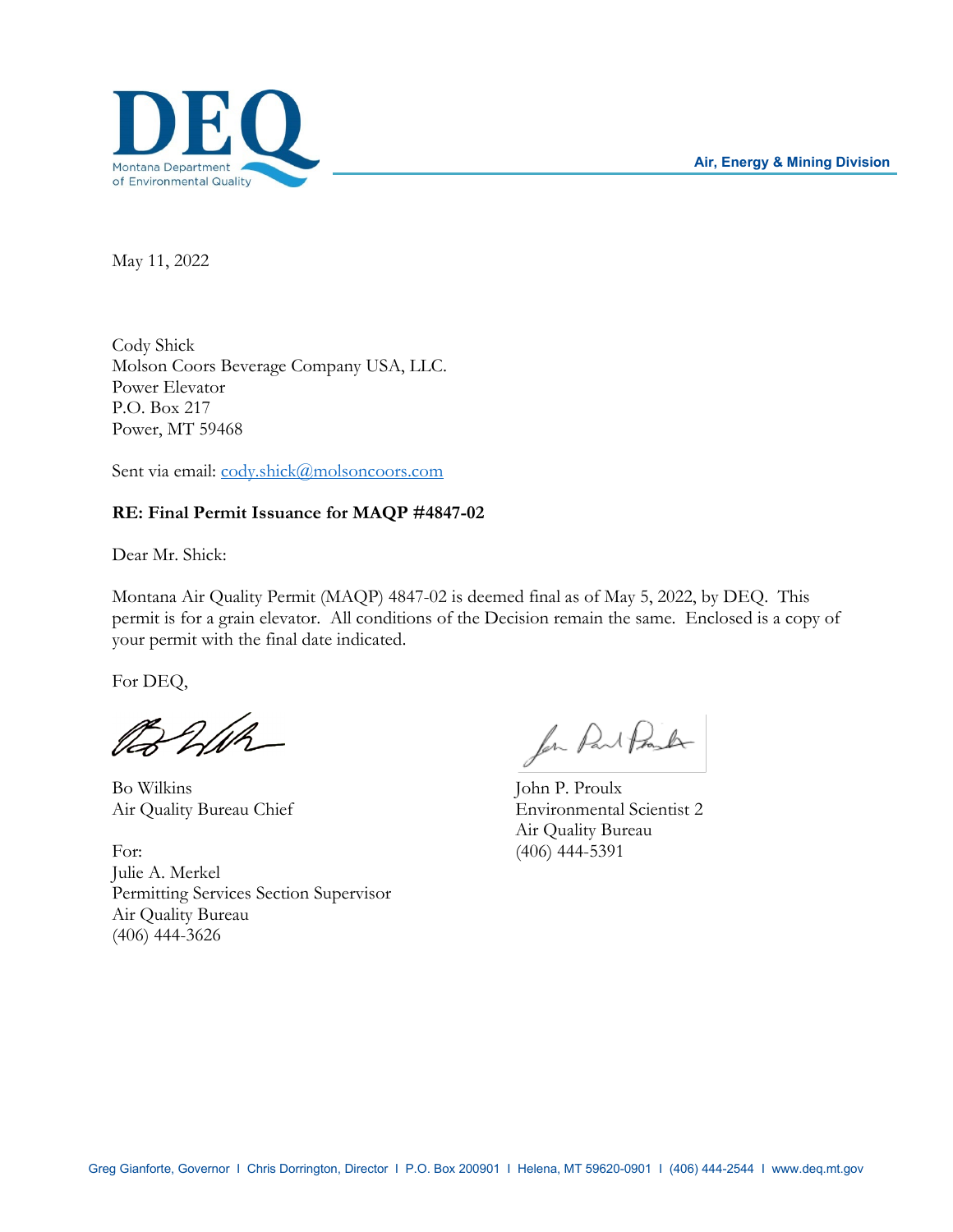# **Montana Department of Environmental Quality Air, Energy & Mining Division Air Quality Bureau**

THE

S. R. R. R.

# Montana Air Quality Permit #4847-02

Molson Coors Beverage Company USA, LLC. Power Elevator P.O. Box 217 Power, MT 59468

May 5, 2022

 $\frac{1}{2}$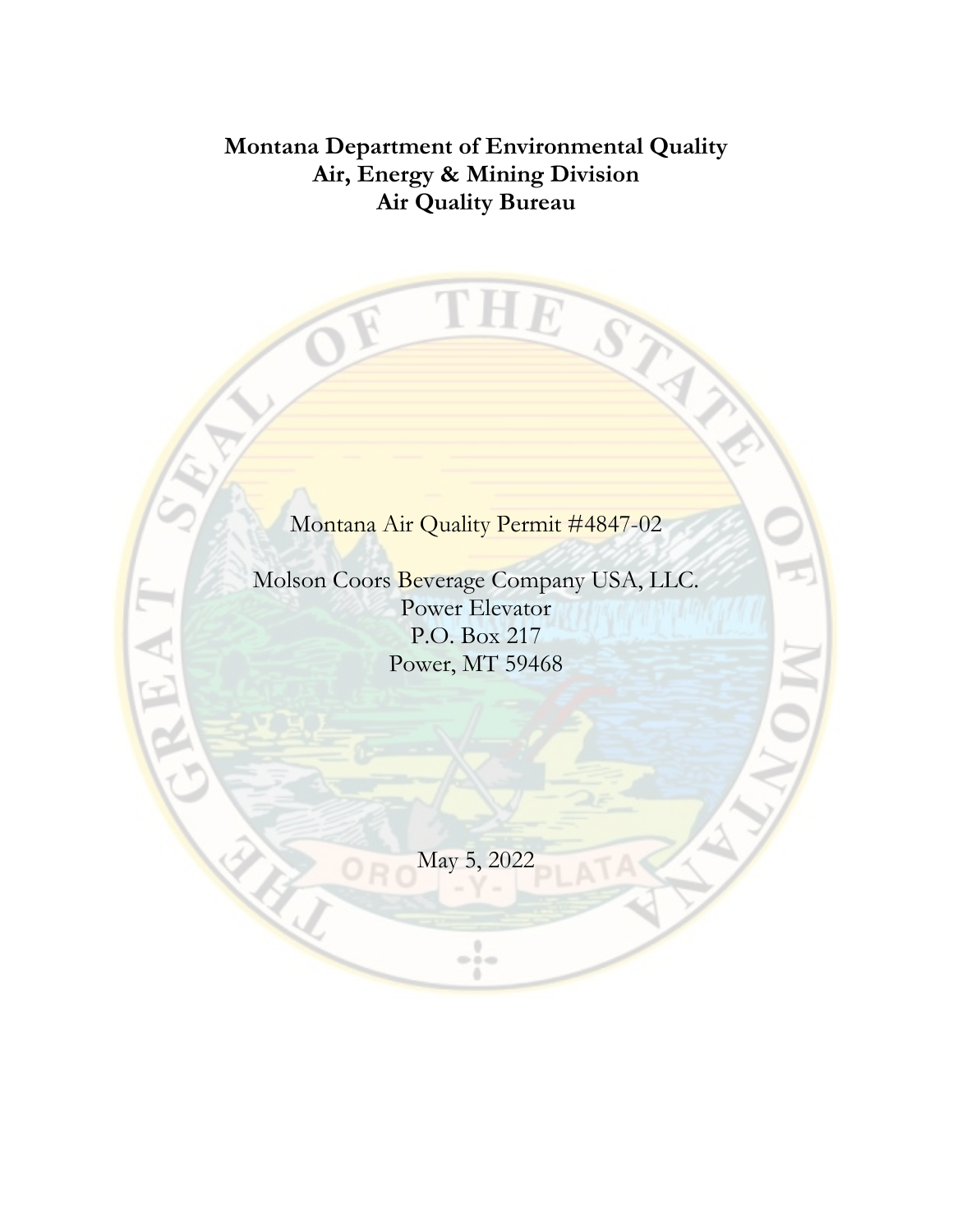#### MONTANA AIR QUALITY PERMIT

Issued To: Molson Coors Beverage MAQP: #4847-02 Power Elevator Received: 03/23/2022

 Company USA, LLC. – Administrative Amendment (AA) Request P.O. Box 217 Departments Decision on AA: 04/19/2022 Power, MT 59468 Permit Final: 05/05/2022

A Montana Air Quality Permit (MAQP), with conditions, is hereby granted to Molson Coors Beverage Company USA, LLC. (Molson Coors), pursuant to Sections 75-2-204 and 211 of the Montana Code Annotated (MCA), as amended, and Administrative Rules of Montana (ARM) 17.8.740, *et seq*., as amended, for the following:

Section I: Permitted Facilities

A. Permitted Equipment

Molson Coors operates a barley storage and elevator facility with the ability to ship and receive 20,000 bushels of barley per hour and with a storage capacity of 3.4 million bushels (170 million pounds). This facility is referred to as the Power Elevator. The facility includes two truck and one railcar unloading pits and loadout facilities for both trucks and railcars; conveyor systems; eight round storage bins; grain cleaning with two rotary drum scalpers; a scale system; and a system for capturing materials (fines) from the cleaning process and pollution control devices. One baghouse (Baghouse  $\#01$ ) controls emissions from unloading/incoming grain receiving and grain loadout, and another baghouse (Baghouse #02) controls emissions from grain cleaning (drum scalpers). Emission points at the Power Elevator include:

- 1. Truck unloading (2 pits straight or hopper bottom trucks)
- 2. Railcar unloading
- 3. Headhouse and grain handling
- 4. Grain storage (8 bins)
- 5. Grain cleaning with drum scalpers
- 6. Truck loadout for shipping
- 7. Railcar loadout for shipping
- 8. Fines (materials from cleaning and captured by baghouses) bin
- 9. Fines loadout to truck for shipping
- 10. Unpaved haul roads
- B. Current Permit Action

On March 23, 2022, the Montana Department of Environmental Quality (DEQ) received a letter from Molson Coors, requesting a De Minimis addition of a 20,000 bushel per hour drag conveyor, a correction to which processes are controlled by the 2 baghouses with reinstatement of the applicable Baghouse #02 emission limits, and a company name change from MillerCoors, LLC to Molson Coors Beverage Company, LLC.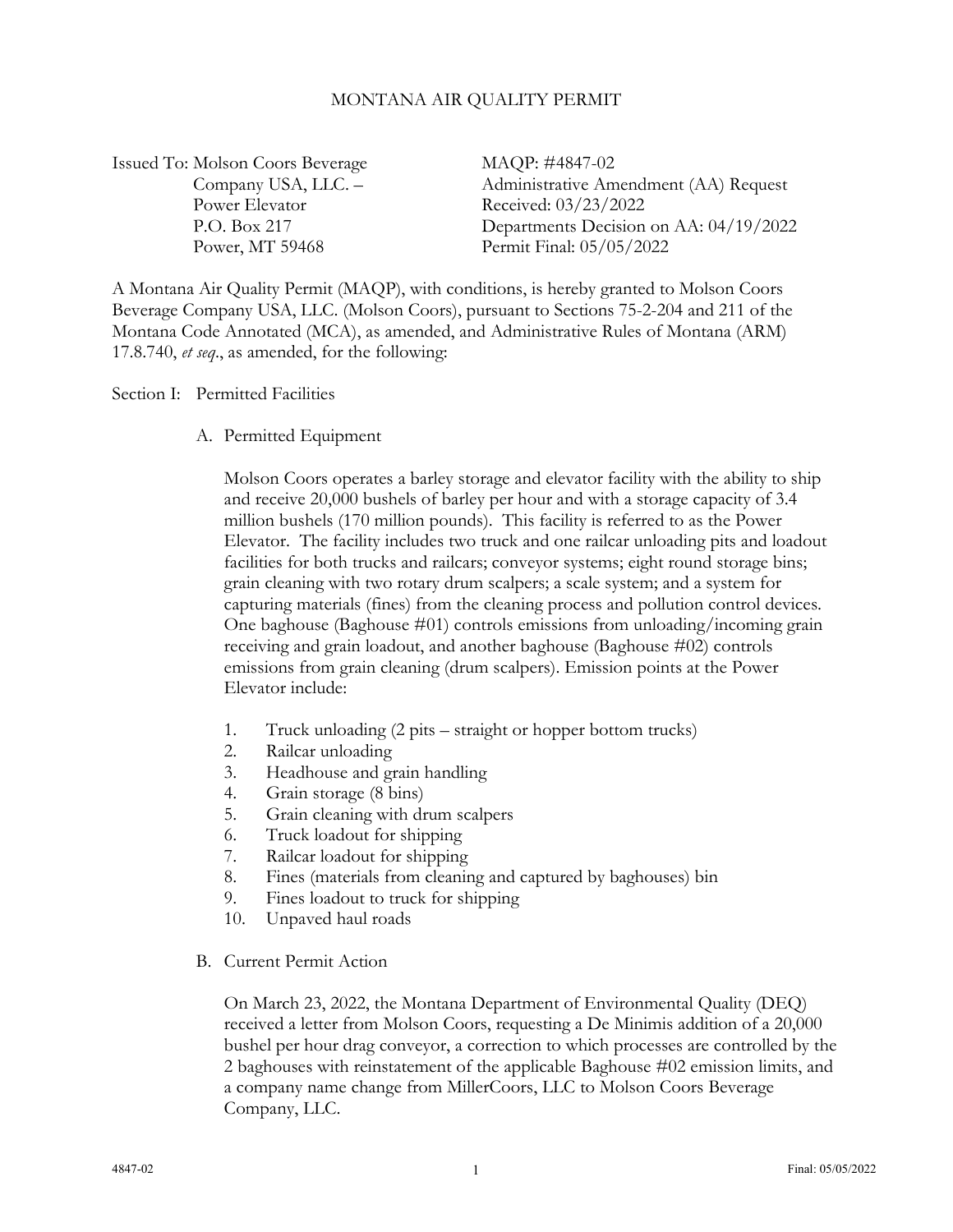#### Section II: Conditions and Limitations

- A. Emission Limitations
	- 1. Molson Coors shall install, operate, and maintain the following emission control equipment in accordance with manufacturer's instructions to provide maximum pollution control (ARM 17.8.752):
		- a. Partial enclosure for the truck and railcar unloading pits and fully enclosed handling equipment for all of the headhouse and grain handling operations, all vented to a baghouse (Baghouse #01).
		- b. A baghouse for the grain cleaning operations (Baghouse #02).
		- c. A Dust Control and Loading (DCL) discharge spout on the grain truck, fines truck, and railcar loadouts.
		- d. A baghouse for the fines, truck, and railcar loadouts (Baghouse #01).
	- 2. Emissions from Baghouse #01 shall not exceed the following limits (ARM 17.8.752):
		- a. 0.45 pounds per hour (lb/hr) of particulate matter (PM)
		- b. 0.35 lb/hr of PM with an aerodynamic diameter of 10 microns or less  $(PM_{10})$
		- c. 0% opacity
	- 3. Emissions from Baghouse #2 shall not exceed the following limits (ARM 17.8.752):
		- a. 0.36 lb/hr of PM
		- b.  $0.09 \text{ lb/hr of PM}_{10}$
		- c.  $0\%$  opacity
	- 4. Molson Coors shall not cause or authorize the use of any street, road, or parking lot without taking reasonable precautions to control emissions of airborne particulate matter (ARM 17.8.308).
	- 5. Molson Coors shall apply water or chemical dust suppressant as necessary to the haul road to minimize visible emissions (ARM 17.8.752).
	- 6. Molson Coors shall post and enforce a 25 mile per hour (mph) speed limit on the haul road (ARM 17.8.749).
	- 7. Molson Coors shall comply with all applicable standards and limitations, and the reporting, recordkeeping and notification requirements contained in 40 CFR 60, Subpart DD – Standards of Performance for Grain Elevators (ARM 17.8.340 and 40 CFR 60, Subpart DD).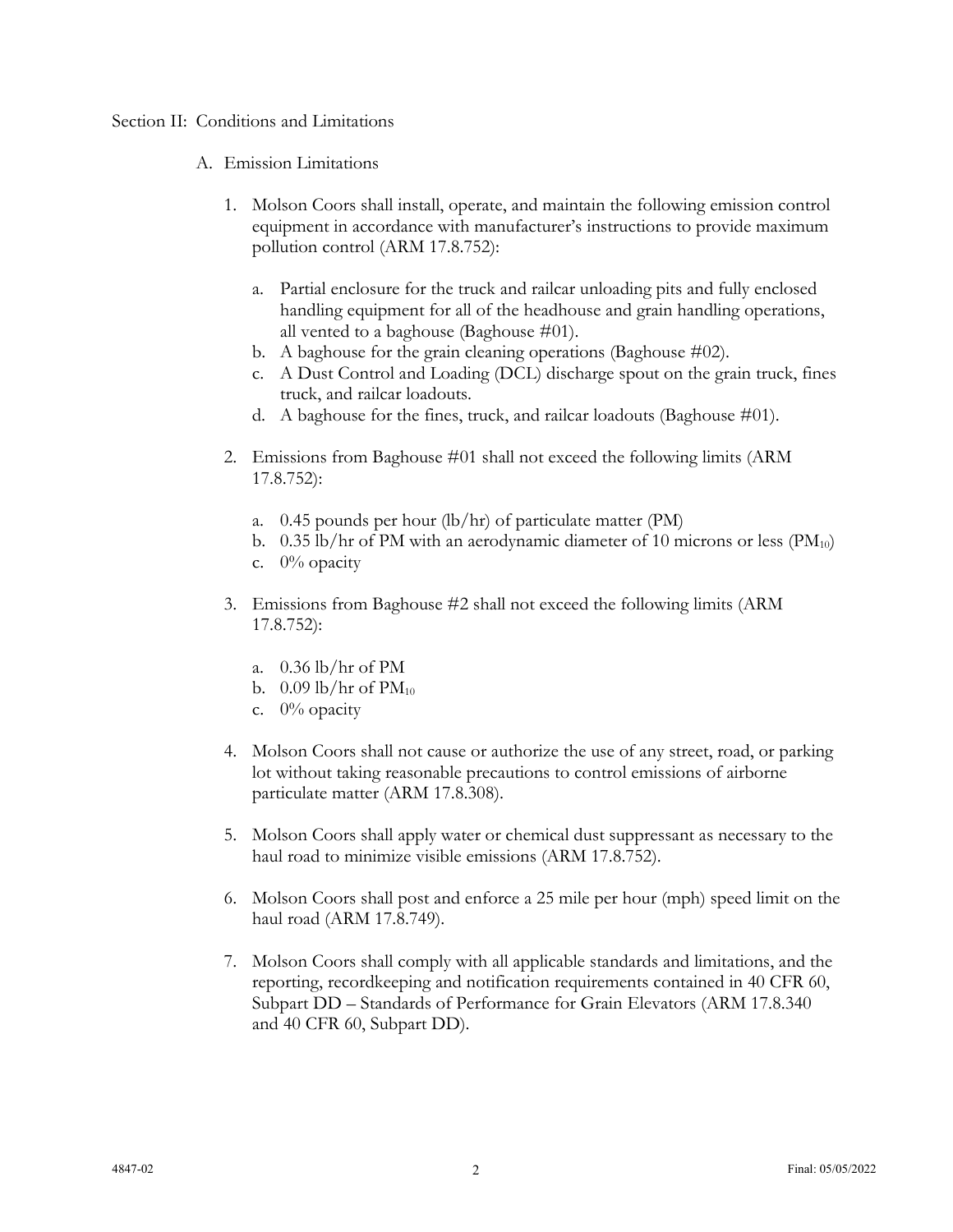- <span id="page-4-0"></span>B. Testing Requirements
	- 1. Within 60 days after achieving maximum production rate, but no later than 180 days from initial startup, an Environmental Protection Agency (EPA) Methods 1- 5 and 9 performance test shall be performed on Baghouse #01 and Baghouse #02 to demonstrate initial compliance with their applicable emission limits. Each baghouse does not need to be tested simultaneously; however, the EPA Methods 1-5 and 9 tests must be conducted concurrently on a particular baghouse. Molson Coors may choose to infer compliance with  $PM_{10}$  if the Method 5 result is less than the  $PM_{10}$  limits or perform separate  $PM_{10}$ -specific test; however, 40 CFR 60, Subpart DD requires EPA Methods 1-5 and 9 for demonstrating initial compliance with the emission standard (ARM 17.8.105; ARM 17.8.749; and 40 CFR 60, Subparts A and DD).
	- 2. After the initial compliance demonstration described in Section II.B[.1](#page-4-0) has been satisfied, testing shall continue for each baghouse on an every two-year basis using the test methods described in Section II.[B.1,](#page-4-0) or another schedule and/or methods as approved by DEQ (ARM 17.8.749).
	- 3. All compliance source tests shall conform to the requirements of the Montana Source Test Protocol and Procedures Manual (ARM 17.8.106).
	- 4. The Department may require further testing (ARM 17.8.105).
- C. Operational Reporting Requirements
	- 1. Molson Coors shall supply DEQ with annual production information for all emission points, as required by DEQ in the annual emission inventory request. The request will include, but is not limited to, all sources of emissions identified in the emission inventory contained in the permit analysis.

Production information shall be gathered on a calendar-year basis and submitted to DEQ by the date required in the emission inventory request. Information shall be in the units required by DEQ. This information may be used to calculate operating fees, based on actual emissions from the facility, and/or to verify compliance with permit limitations (ARM 17.8.505).

2. Molson Coors shall notify DEQ of any construction or improvement project conducted, pursuant to ARM 17.8.745, that would include the addition of a new emissions unit*,* change in control equipment, stack height, stack diameter, stack flow, stack gas temperature, source location, or fuel specifications, or would result in an increase in source capacity above its permitted operation. The notice must be submitted to DEQ, in writing, 10 days prior to startup or use of the proposed de minimis change, or as soon as reasonably practicable in the event of an unanticipated circumstance causing the de minimis change, and must include the information requested in ARM  $17.8.745(l)(d)$  (ARM  $17.8.745$ ).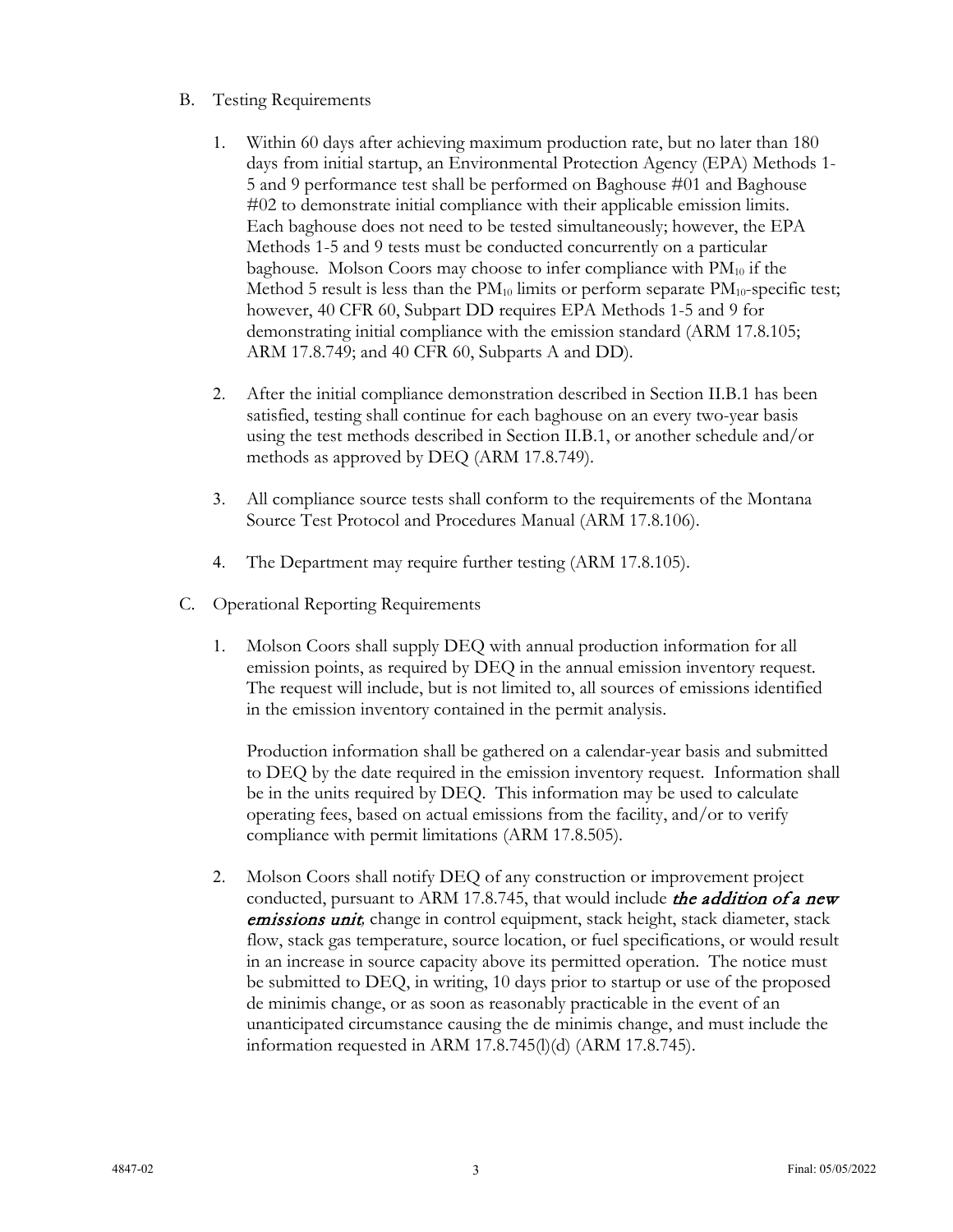- 3. All records compiled in accordance with this permit must be maintained by Molson Coors as a permanent business record for at least 5 years following the date of the measurement, must be available at the plant site for inspection by DEQ, and must be submitted to DEQ upon request (ARM 17.8.749).
- D. Notification

Molson Coors shall provide DEQ with written notification of the following dates within the specified time periods (ARM 17.8.749):

- 1. Commencement of construction of the facility within 30 days after commencement of construction.
- 2. Actual start-up date of the facility within 15 days after the actual start-up.
- 3. All compliance tests, as required by the Montana Source Test Protocol and Procedures Manual.

#### SECTION III: General Conditions

- A. Inspection Molson Coors shall allow DEQ's representatives access to the source at all reasonable times for the purpose of making inspections or surveys, collecting samples, obtaining data, auditing any monitoring equipment (CEMS, CERMS) or observing any monitoring or testing, and otherwise conducting all necessary functions related to this permit.
- B. Waiver The permit and the terms, conditions, and matters stated herein shall be deemed accepted if Molson Coors fails to appeal as indicated below.
- C. Compliance with Statutes and Regulations Nothing in this permit shall be construed as relieving Molson Coors of the responsibility for complying with any applicable federal or Montana statute, rule, or standard, except as specifically provided in ARM 17.8.740, *et seq*. (ARM 17.8.756).
- D. Enforcement Violations of limitations, conditions and requirements contained herein may constitute grounds for permit revocation, penalties, or other enforcement action as specified in Section 75-2-401, *et seq*., MCA.
- E. Appeals Any person or persons jointly or severally adversely affected by DEQ's decision may request, within 15 days after DEQ renders its decision, upon affidavit setting forth the grounds therefore, a hearing before the Board of Environmental Review (Board). A hearing shall be held under the provisions of the Montana Administrative Procedures Act. The filing of a request for a hearing does not stay DEQ's decision, unless the Board issues a stay upon receipt of a petition and a finding that a stay is appropriate under Section  $75-2-211(11)(b)$ , MCA. The issuance of a stay on a permit by the Board postpones the effective date of DEQ's decision until conclusion of the hearing and issuance of a final decision by the Board. If a stay is not issued by the Board, DEQ's decision on the application is final 16 days after DEQ's decision is made.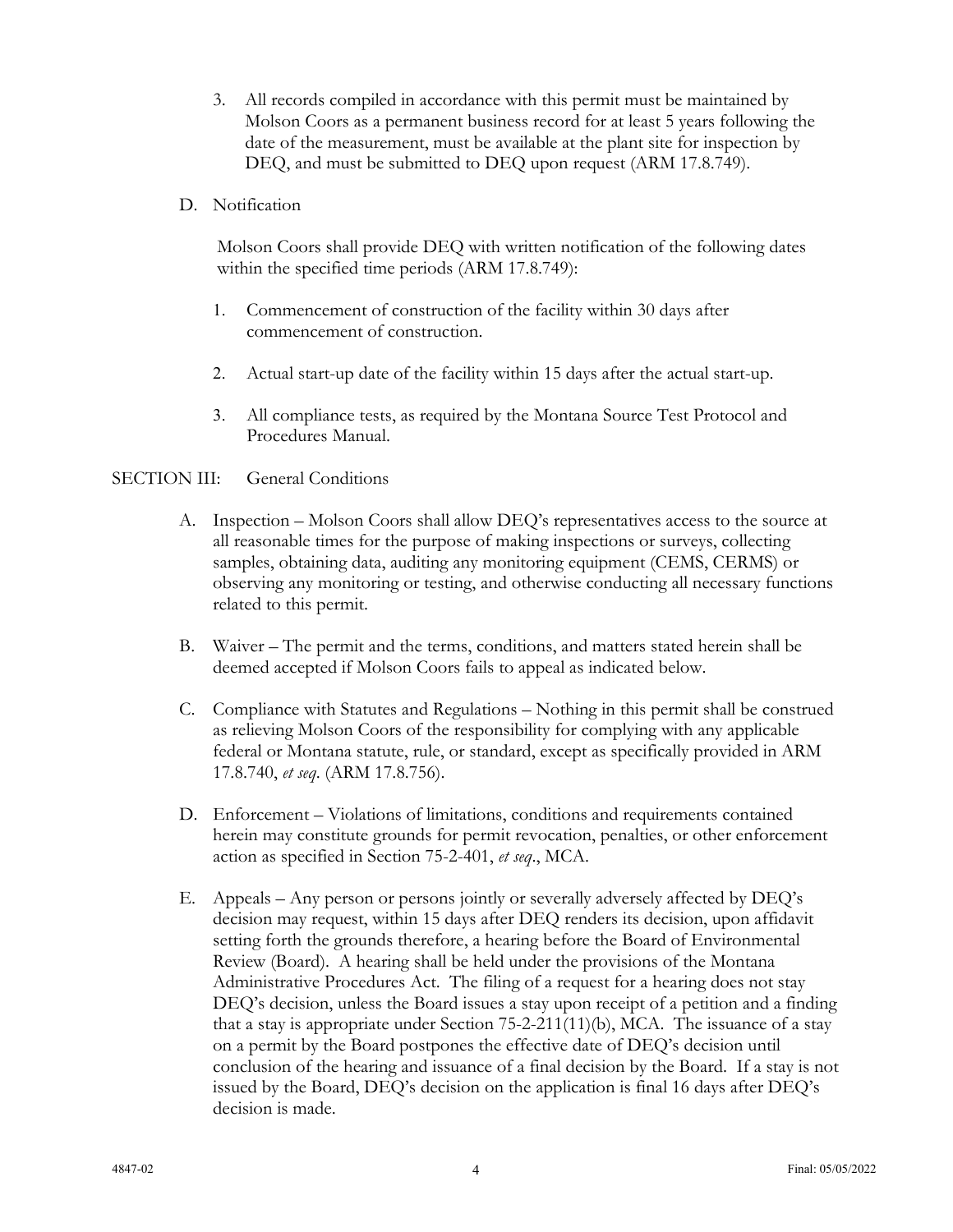- F. Permit Inspection As required by ARM 17.8.755, Inspection of Permit, a copy of the air quality permit shall be made available for inspection by DEQ at the location of the source.
- G. Permit Fee Pursuant to Section 75-2-220, MCA, failure to pay the annual operation fee by Molson Coors may be grounds for revocation of this permit, as required by that section and rules adopted thereunder by the Board.
- H. Duration of Permit Construction or installation must begin or contractual obligations entered into that would constitute substantial loss within 3 years of permit issuance and proceed with due diligence until the project is complete or the permit shall expire (ARM 17.8.762).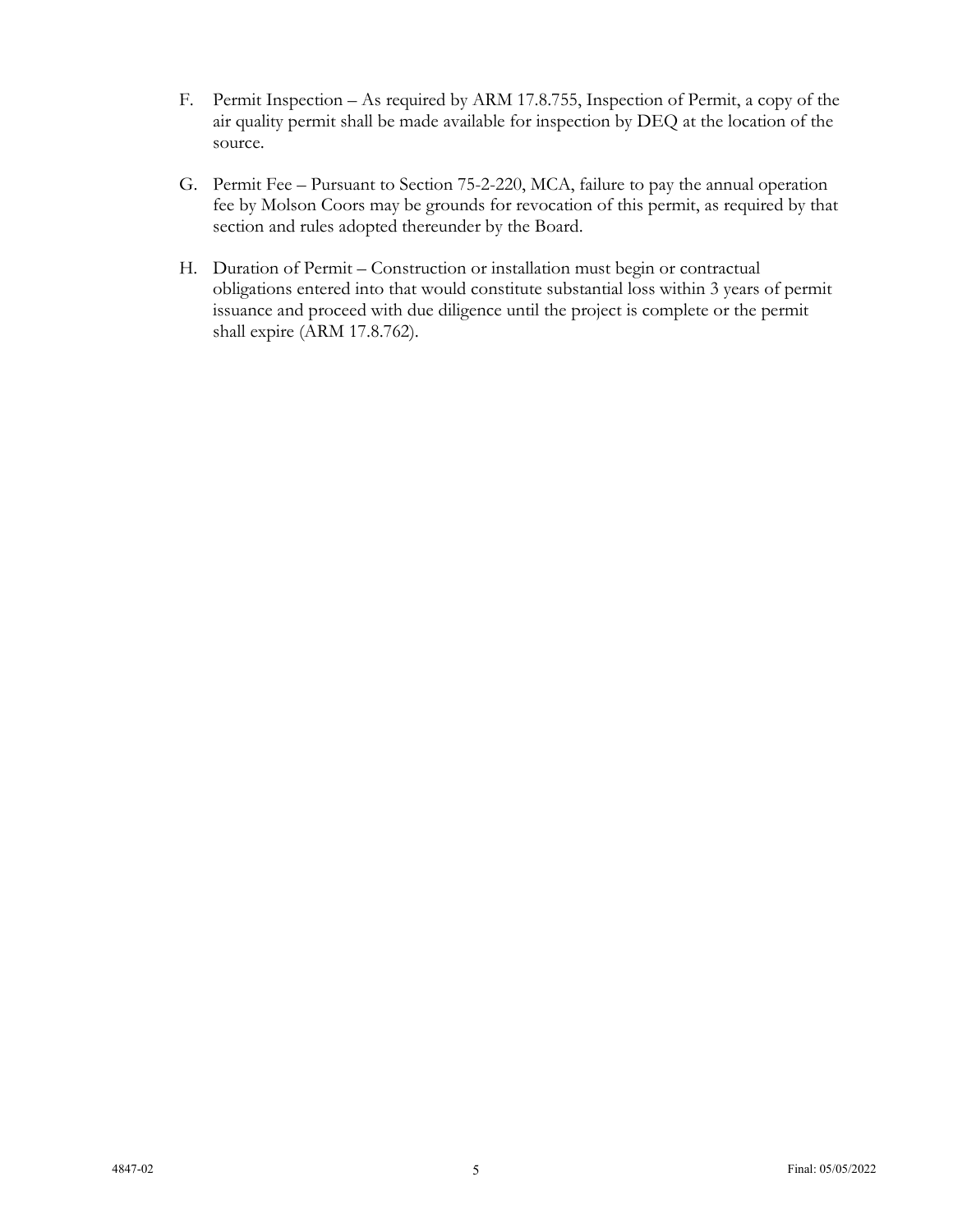# Montana Air Quality Permit (MAQP) Analysis Molson Coors Beverage Company USA, LLC – Power Elevator MAQP #4847-02

I. Introduction/Process Description

Molson Coors Beverage Company USA, LLC (Molson Coors) owns and operates a barley grain elevator. The facility is located in Section 26, Township 23 North, Range 1 West, in Teton County, and is known as the Power Elevator.

A. Permitted Equipment

Molson Coors operates a barley storage and elevator facility with the ability to ship and receive 20,000 bushels of barley per hour and with a storage capacity of 3.4 million bushels (170 million pounds). This facility is referred to as the Power Elevator. The facility includes two truck and one railcar unloading pits and loadout facilities for both trucks and railcars; conveyor systems; eight round storage bins; grain cleaning with two rotary drum scalpers; a scale system; and a system for capturing materials (fines) from the cleaning process and pollution control devices. The facility utilizes two baghouses to control emissions from all receiving and shipping/loading. Emission points at the Power Elevator include:

- 1. Truck unloading (2 pits straight or hopper bottom trucks)
- 2. Railcar unloading
- 3. Headhouse and grain handling with drum scalpers
- 4. Grain storage (8 bins)
- 5. Grain cleaning with drum scalpers
- 6. Truck loadout for shipping
- 7. Railcar loadout for shipping
- 8. Fines (materials from cleaning and captured by baghouses) bin
- 9. Fines loadout to truck for shipping
- 10. Unpaved haul roads
- B. Source Description

The Power Elevator has a receiving and shipping capacity of 20,000 bushels per hour and a storage capacity of 3.4 million bushels. Barley is received from farmers by truck or railcar via two enclosed truck receiving pits and one enclosed rail receiving pit. The pits are configured with a common receiving drag conveyor rated at 20,000 bushels per hour. Barley is stored in eight round bins. The facility is designed such that barley can be reclaimed from the bins at a rate of 20,000 bushels per hour. Grain is elevated and dropped into a scale system then loaded into either railcars or trucks for shipping. Materials (fines) from cleaning and fines captured in the baghouses are collected in a bin and loaded to trucks for removal.

All conveyors are enclosed. A dust collection system equipped with two baghouses is used to control emissions from the receiving pits, loadout spouts, conveyors, elevators, and reclaim system.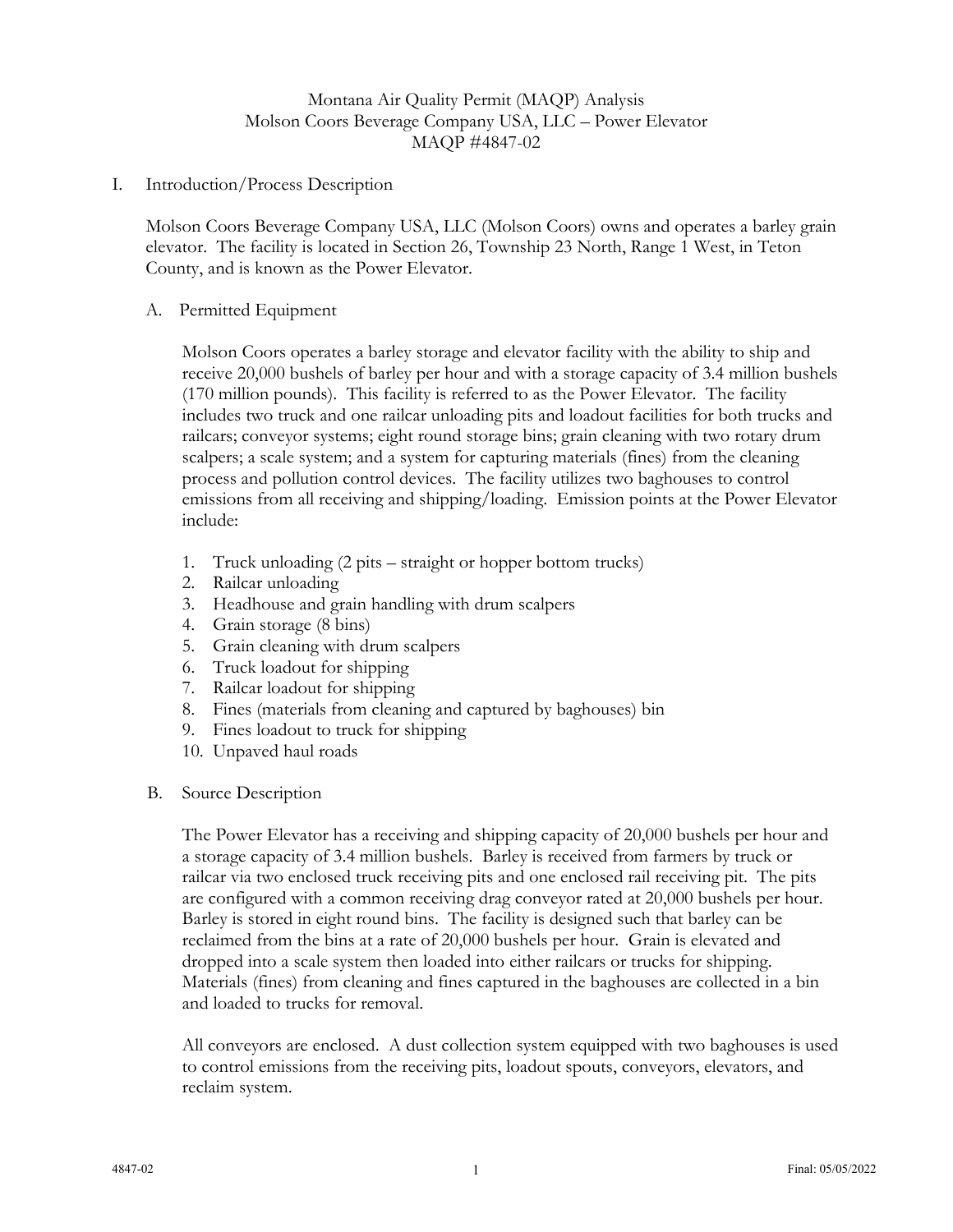An unpaved haul road with a 25 mile per hour speed limit provides access to the elevator. Dust suppressant or water is applied as needed to the road to minimize dust.

C. Permit History

The Department of Environmental Quality – Air Resources Management Bureau (DEQ) issued the MAQP #4847-00 to MillerCoors, Inc. on March 22, 2013.

On July 21, 2014, DEQ received a request from MillerCoors to update their permit to specify that the headhouse and grain handling source includes cleaning; to identify the use of two baghouses for general emissions control; and to remove the combination aspirator screen cleaner and dedicated baghouse.

The permit action amended the permit to include the requested changes and updated the permit to reflect current permit language, format, and rule references. **MAQP #4847-01** replaced MAQP #4847-00.

D. Current Permit Action

On March 23, 2022, DEQ received a letter from Molson Coors, requesting a De Minimis addition of a 20,000 bushel per hour drag conveyor, a correction to which processes are controlled by the 2 baghouses with reinstatement of the applicable Baghouse #02 emission limits, and a company name change from MillerCoors, LLC. to Molson Coors Beverage Company, LLC. DEQ has updated the MAQP to reflect current naming conventions. **MAQP #4748-02** replaces MAQP #4748-01.

II. Applicable Rules and Regulations

The following are partial explanations of some applicable rules and regulations that apply to the facility. The complete rules are stated in the Administrative Rules of Montana (ARM) and are available, upon request, from DEQ. Upon request, DEQ will provide references for location of complete copies of all applicable rules and regulations or copies where appropriate.

- A. ARM 17.8, Subchapter 1 General Provisions, including but not limited to:
	- 1. ARM 17.8.101 Definitions. This rule includes a list of applicable definitions used in this chapter, unless indicated otherwise in a specific subchapter.
	- 2. ARM 17.8.105 Testing Requirements. Any person or persons responsible for the emission of any air contaminant into the outdoor atmosphere shall, upon written request of DEQ, provide the facilities and necessary equipment (including instruments and sensing devices) and shall conduct tests, emission or ambient, for such periods of time as may be necessary using methods approved by DEQ.
	- 3. ARM 17.8.106 Source Testing Protocol. The requirements of this rule apply to any emission source testing conducted by DEQ, any source or other entity as required by any rule in this chapter, or any permit or order issued pursuant to this chapter, or the provisions of the Clean Air Act of Montana, 75-2-101, *et seq*., Montana Code Annotated (MCA).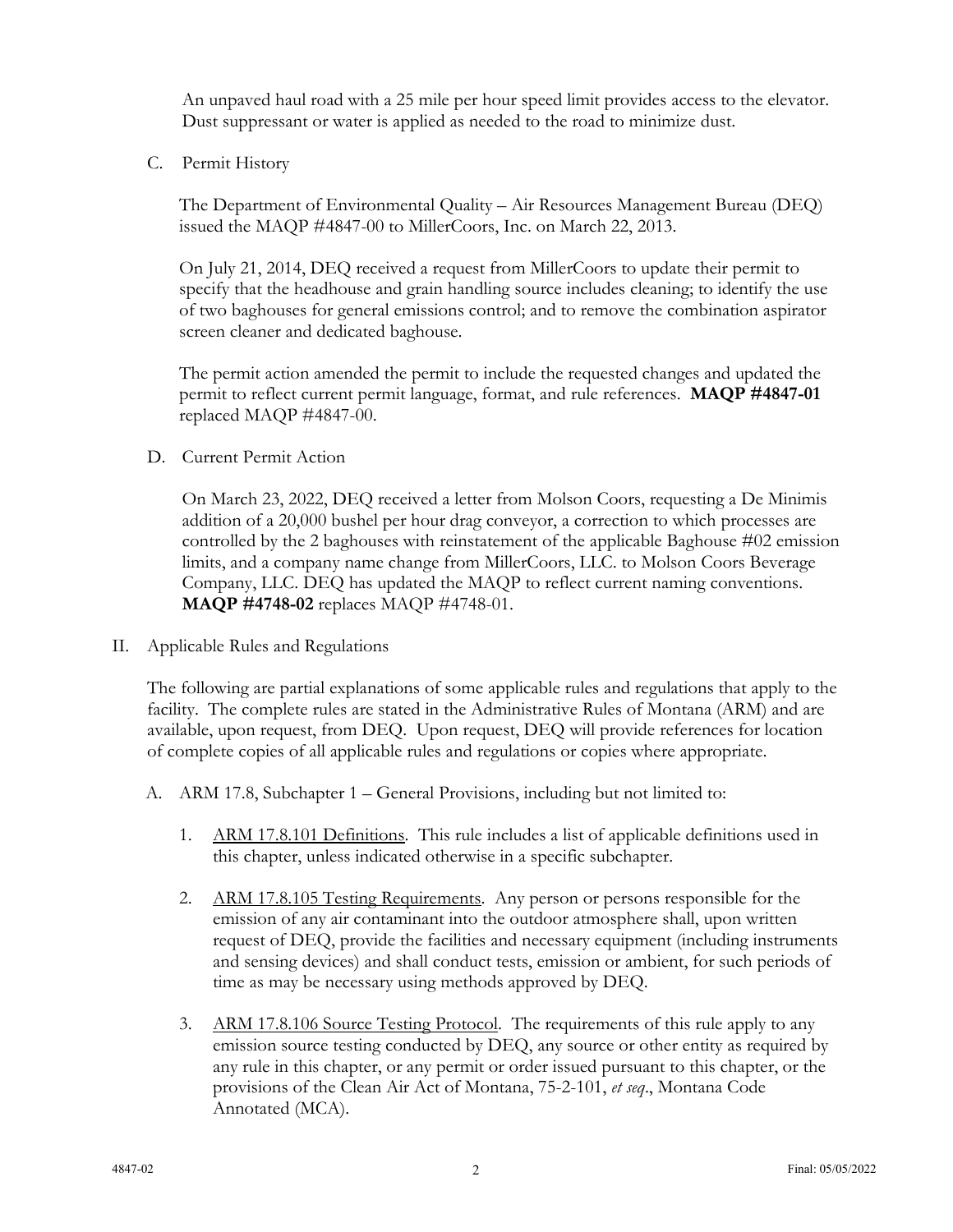Molson Coors shall comply with the requirements contained in the Montana Source Test Protocol and Procedures Manual, including, but not limited to, using the proper test methods and supplying the required reports. A copy of the Montana Source Test Protocol and Procedures Manual is available from DEQ upon request.

- 4. ARM 17.8.110 Malfunctions. (2) The Department must be notified promptly by telephone whenever a malfunction occurs that can be expected to create emissions in excess of any applicable emission limitation or to continue for a period greater than 4 hours.
- 5. ARM 17.8.111 Circumvention. (1) No person shall cause or permit the installation or use of any device or any means that, without resulting in reduction of the total amount of air contaminant emitted, conceals or dilutes an emission of air contaminant that would otherwise violate an air pollution control regulation. (2) No equipment that may produce emissions shall be operated or maintained in such a manner as to create a public nuisance.
- B. ARM 17.8, Subchapter 2 Ambient Air Quality, including, but not limited to the following:
	- 1. ARM 17.8.204 Ambient Air Monitoring
	- 2. ARM 17.8.210 Ambient Air Quality Standards for Sulfur Dioxide
	- 3. ARM 17.8.211 Ambient Air Quality Standards for Nitrogen Dioxide
	- 4. ARM 17.8.212 Ambient Air Quality Standards for Carbon Monoxide
	- 5. ARM 17.8.213 Ambient Air Quality Standard for Ozone
	- 6. ARM 17.8.214 Ambient Air Quality Standard for Hydrogen Sulfide
	- 7. ARM 17.8.220 Ambient Air Quality Standard for Settled Particulate Matter
	- 8. ARM 17.8.221 Ambient Air Quality Standard for Visibility
	- 9. ARM 17.8.222 Ambient Air Quality Standard for Lead
	- 10. ARM 17.8.223 Ambient Air Quality Standard for PM<sub>10</sub>
	- 11. ARM 17.8.230 Fluoride in Forage

Molson Coors must maintain compliance with the applicable ambient air quality standards.

- C. ARM 17.8, Subchapter 3 Emission Standards, including, but not limited to:
	- 1. ARM 17.8.304 Visible Air Contaminants. This rule requires that no person may cause or authorize emissions to be discharged into the outdoor atmosphere from any source installed after November 23, 1968, that exhibit an opacity of 20% or greater averaged over 6 consecutive minutes.
	- 2. ARM 17.8.308 Particulate Matter, Airborne. (1) This rule requires an opacity limitation of less than 20% for all fugitive emission sources and that reasonable precautions be taken to control emissions of airborne particulate matter. (2) Under this rule, Molson Coors shall not cause or authorize the use of any street, road, or parking lot without taking reasonable precautions to control emissions of airborne particulate matter.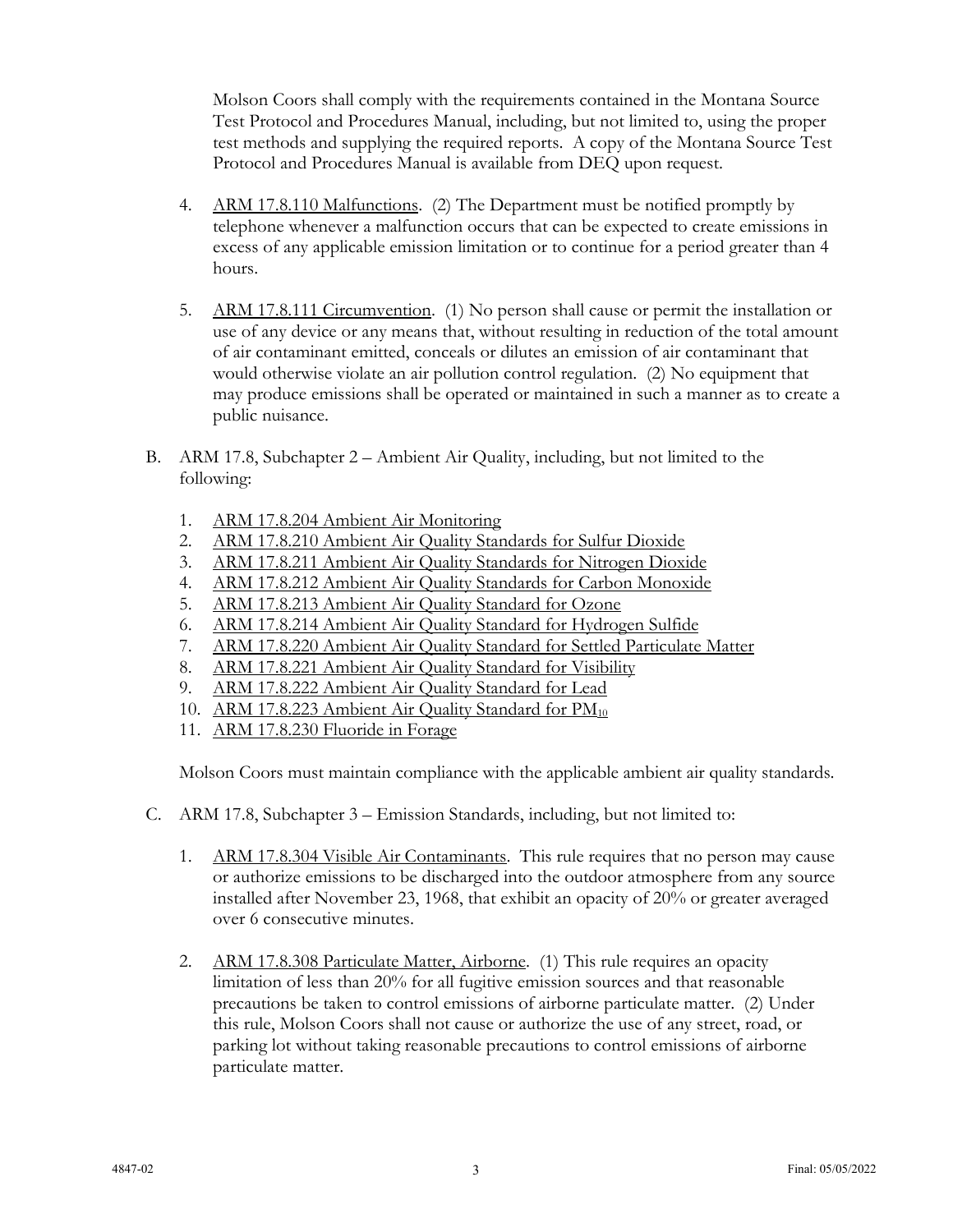- 3. ARM 17.8.309 Particulate Matter, Fuel Burning Equipment. This rule requires that no person shall cause, allow, or permit to be discharged into the atmosphere particulate matter caused by the combustion of fuel in excess of the amount determined by this rule.
- 4. ARM 17.8.310 Particulate Matter, Industrial Process. This rule requires that no person shall cause, allow, or permit to be discharged into the atmosphere particulate matter in excess of the amount set forth in this rule.
- 5. ARM 17.8.322 Sulfur Oxide Emissions--Sulfur in Fuel. This rule requires that no person shall burn liquid, solid, or gaseous fuel in excess of the amount set forth in this rule.
- 6. ARM 17.8.324 Hydrocarbon Emissions--Petroleum Products. (3) No person shall load or permit the loading of gasoline into any stationary tank with a capacity of 250 gallons or more from any tank truck or trailer, except through a permanent submerged fill pipe, unless such tank is equipped with a vapor loss control device as described in (1) of this rule.
- 7. ARM 17.8.340 Standard of Performance for New Stationary Sources and Emission Guidelines for Existing Sources. This rule incorporates, by reference, 40 CFR Part 60, Standards of Performance for New Stationary Sources (NSPS). Molson Coors is considered an NSPS affected facility under 40 CFR Part 60 and is subject to the requirements of the following subparts.
	- a.  $40 \text{ CFR } 60$ , Subpart A General Provisions apply to all equipment or facilities subject to an NSPS Subpart as listed below:
	- b. 40 CFR 60, Subpart DD Standards of Performance for Grain Elevators applies to each affected facility at any grain terminal elevator which has a permanent storage capacity of more than 2.5 million bushels. The Power Elevator would have a permanent storage capacity of 3.4 million bushels; therefore, this subpart applies.
- D. ARM 17.8, Subchapter 5 Air Quality Permit Application, Operation, and Open Burning Fees, including, but not limited to:
	- 1. ARM 17.8.504 Air Quality Permit Application Fees. This rule requires that an applicant submit an air quality permit application fee concurrent with the submittal of an air quality permit application. A permit application is incomplete until the proper application fee is paid to DEQ. This permit action is considered an administrative action and does not require a permit application or application fee.
	- 2. ARM 17.8.505 Air Quality Operation Fees. An annual air quality operation fee must, as a condition of continued operation, be submitted to DEQ by each source of air contaminants holding an air quality permit (excluding an open burning permit) issued by DEQ. The air quality operation fee is based on the actual or estimated actual amount of air pollutants emitted during the previous calendar year.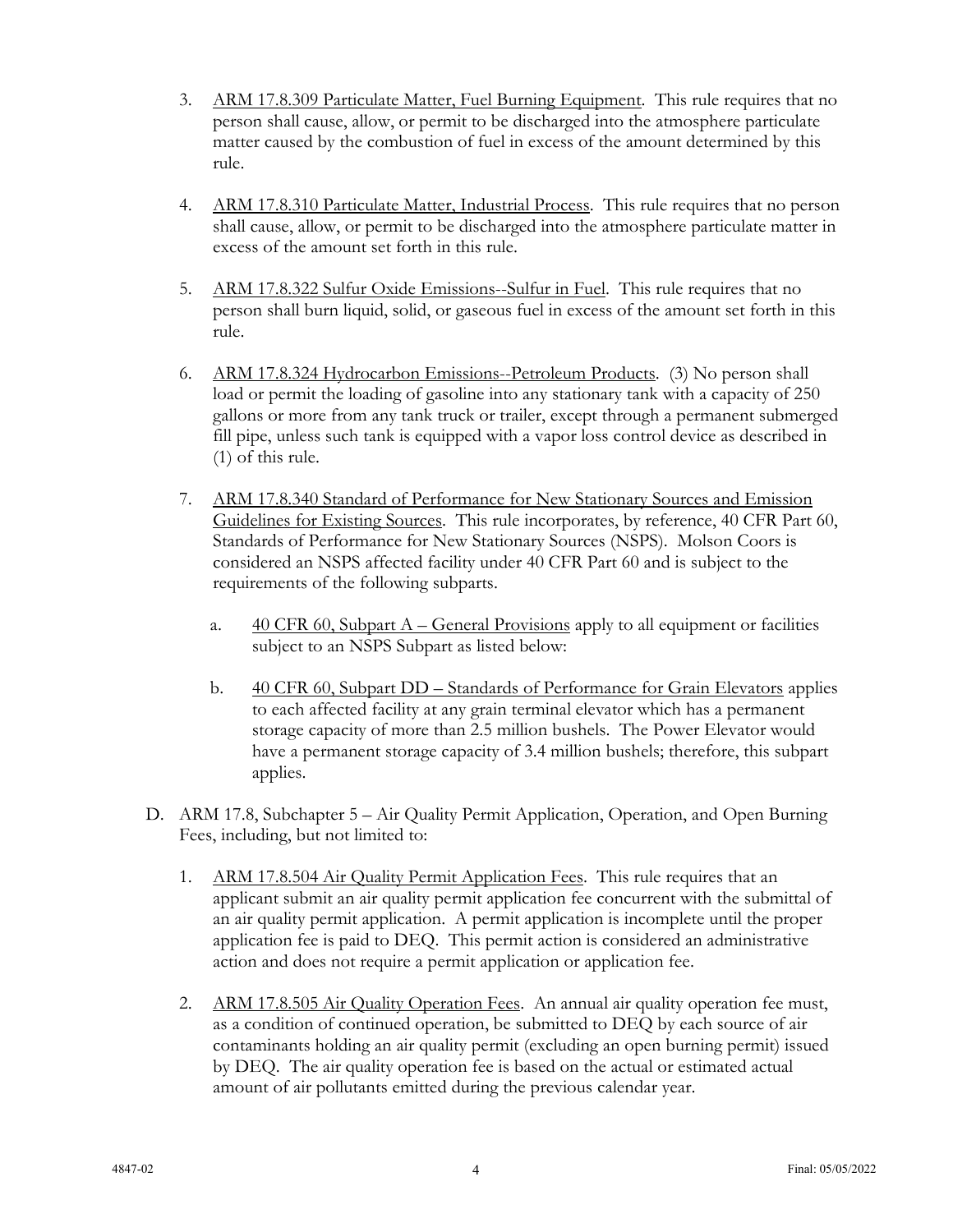An air quality operation fee is separate and distinct from an air quality permit application fee. The annual assessment and collection of the air quality operation fee, described above, shall take place on a calendar-year basis. The Department may insert into any final permit issued after the effective date of these rules, such conditions as may be necessary to require the payment of an air quality operation fee on a calendaryear basis, including provisions that prorate the required fee amount.

- E. ARM 17.8, Subchapter 7 Permit, Construction, and Operation of Air Contaminant Sources, including, but not limited to:
	- 1. ARM 17.8.740 Definitions. This rule is a list of applicable definitions used in this chapter, unless indicated otherwise in a specific subchapter.
	- 2. ARM 17.8.743 Montana Air Quality Permits--When Required. This rule requires a person to obtain an air quality permit or permit modification to construct, modify, or use any air contaminant sources that have the potential to emit (PTE) greater than 25 tons per year (TPY) of any pollutant. Molson Coors has a PTE greater than 25 TPY of particulate matter (PM), PM with an aerodynamic diameter of 10 microns or less  $(PM_{10})$ , and PM with an aerodynamic diameter of 2.5 or less  $(PM_{2.5})$ ; therefore, an air quality permit is required.
	- 3. ARM 17.8.744 Montana Air Quality Permits--General Exclusions. This rule identifies the activities that are not subject to the Montana Air Quality Permit program.
	- 4. ARM 17.8.745 Montana Air Quality Permits--Exclusion for De Minimis Changes. This rule identifies the de minimis changes at permitted facilities that do not require a permit under the Montana Air Quality Permit Program.
	- 5. ARM 17.8.748 New or Modified Emitting Units--Permit Application Requirements. (1) This rule requires that a permit application be submitted prior to installation, modification, or use of a source. A permit application was not required for the current permit action because the permit change is considered an administrative amendment. (7) This rule requires that the applicant notify the public by means of legal publication in a newspaper of general circulation in the area affected by the application for a permit. An affidavit of publication of public notice was not required for the current permit action because the permit change is considered an administrative amendment.
	- 6. ARM 17.8.749 Conditions for Issuance or Denial of Permit. This rule requires that the permits issued by DEQ must authorize the construction and operation of the facility or emitting unit subject to the conditions in the permit and the requirements of this subchapter. This rule also requires that the permit must contain any conditions necessary to assure compliance with the Federal Clean Air Act (FCAA), the Clean Air Act of Montana, and rules adopted under those acts.
	- 7. ARM 17.8.752 Emission Control Requirements. This rule requires a source to install the maximum air pollution control capability that is technically practicable and economically feasible, except that BACT shall be utilized. The required BACT analysis is included in Section III of this permit analysis.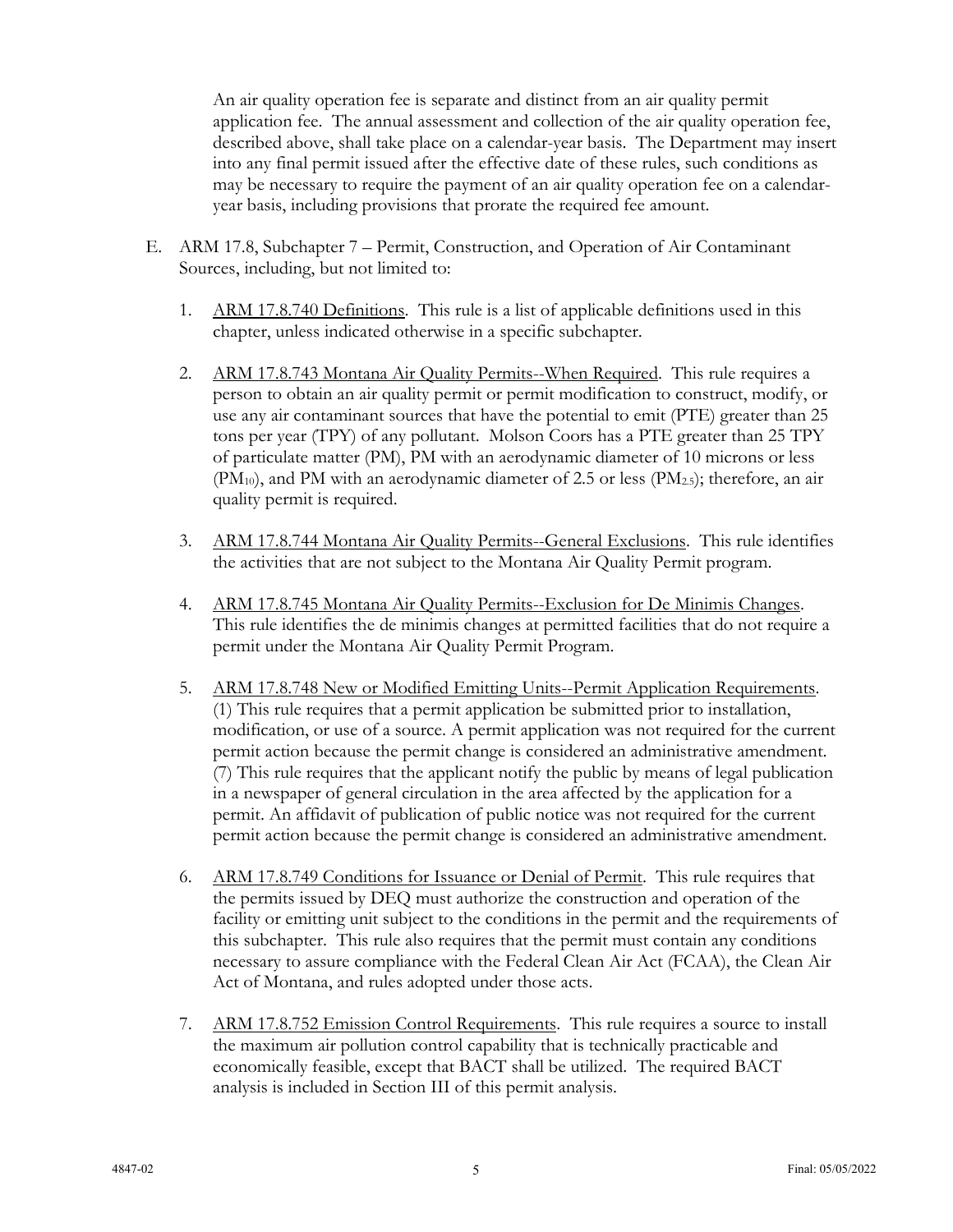- 8. ARM 17.8.755 Inspection of Permit. This rule requires that air quality permits shall be made available for inspection by DEQ at the location of the source.
- 9. ARM 17.8.756 Compliance with Other Requirements. This rule states that nothing in the permit shall be construed as relieving Molson Coors of the responsibility for complying with any applicable federal or Montana statute, rule, or standard, except as specifically provided in ARM 17.8.740, *et seq*.
- 10. ARM 17.8.759 Review of Permit Applications. This rule describes DEQ's responsibilities for processing permit applications and making permit decisions on those permit applications that do not require the preparation of an environmental impact statement.
- 11. ARM 17.8.762 Duration of Permit. An air quality permit shall be valid until revoked or modified, as provided in this subchapter, except that a permit issued prior to construction of a new or modified source may contain a condition providing that the permit will expire unless construction is commenced within the time specified in the permit, which in no event may be less than 1 year after the permit is issued.
- 12. ARM 17.8.763 Revocation of Permit. An air quality permit may be revoked upon written request of the permittee, or for violations of any requirement of the Clean Air Act of Montana, rules adopted under the Clean Air Act of Montana, the FCAA, rules adopted under the FCAA, or any applicable requirement contained in the Montana State Implementation Plan (SIP).
- 13. ARM 17.8.764 Administrative Amendment to Permit. An air quality permit may be amended for changes in any applicable rules and standards adopted by the Board of Environmental Review (Board) or changed conditions of operation at a source or stack that do not result in an increase of emissions as a result of those changed conditions. The owner or operator of a facility may not increase the facility's emissions beyond permit limits unless the increase meets the criteria in ARM 17.8.745 for a de minimis change not requiring a permit, or unless the owner or operator applies for and receives another permit in accordance with ARM 17.8.748, ARM 17.8.749, ARM 17.8.752, ARM 17.8.755, and ARM 17.8.756, and with all applicable requirements in ARM Title 17, Chapter 8, Subchapters 8, 9, and 10.
- 14. ARM 17.8.765 Transfer of Permit. This rule states that an air quality permit may be transferred from one person to another if written notice of intent to transfer, including the names of the transferor and the transferee, is sent to DEQ.
- F. ARM 17.8, Subchapter 8 Prevention of Significant Deterioration of Air Quality, including, but not limited to:
	- 1. ARM 17.8.801 Definitions. This rule is a list of applicable definitions used in this subchapter.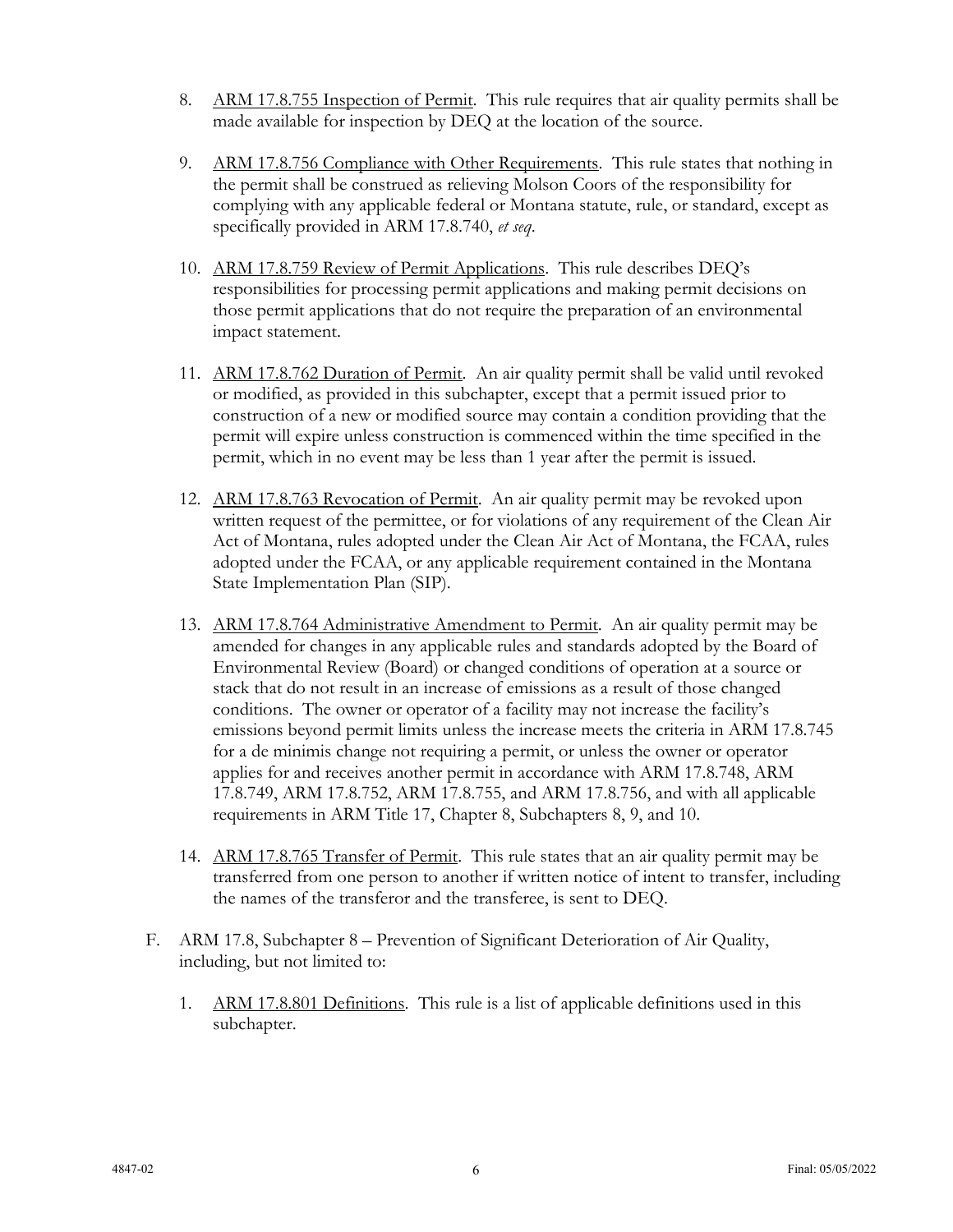2. ARM 17.8.818 Review of Major Stationary Sources and Major Modifications--Source Applicability and Exemptions. The requirements contained in ARM 17.8.819 through ARM 17.8.827 shall apply to any major stationary source and any major modification, with respect to each pollutant subject to regulation under the FCAA that it would emit, except as this subchapter would otherwise allow.

This facility is not a major stationary source because this facility is not a listed source and the facility's PTE is below 250 tons per year of any pollutant (excluding fugitive emissions).

- G. ARM 17.8, Subchapter 12 Operating Permit Program Applicability, including, but not limited to:
	- 1. ARM 17.8.1201 Definitions. (23) Major Source under Section 7412 of the FCAA is defined as any source having:
		- a. PTE > 100 TPY of any pollutant;
		- b. PTE  $> 10$  TPY of any one hazardous air pollutant (HAP), PTE  $> 25$  TPY of a combination of all HAPs, or lesser quantity as DEQ may establish by rule; or
		- c. PTE > 70 TPY of PM<sub>10</sub> in a serious PM<sub>10</sub> nonattainment area.
	- 2. ARM 17.8.1204 Air Quality Operating Permit Program. (1) Title V of the FCAA amendments of 1990 requires that all sources, as defined in ARM 17.8.1204(1), obtain a Title V Operating Permit. In reviewing and issuing MAQP #4847-02 for Molson Coors, the following conclusions were made:
		- a. The facility's PTE is less than 100 TPY for any non-fugitive pollutant.
		- b. The facility's PTE is less than 10 TPY for any one HAP and less than 25 TPY for all HAPs.
		- c. This source is not located in a serious  $PM_{10}$  nonattainment area.
		- d. This facility is subject to a current NSPS; 40 CFR 60, Subpart DD Standards of Performance for Grain Elevators.
		- e. This facility is not subject to any current NESHAP.
		- f. This source is not a Title IV affected source.
		- g. This source is not a solid waste combustion unit.
		- h. This source is not an EPA designated Title V source.

Based on these facts, DEQ determined that Molson Coors will be a minor source of emissions as defined under Title V. However, if minor sources subject to NSPS are required to obtain a Title V Operating Permit, Molson Coors will be required to obtain a Title V Operating Permit.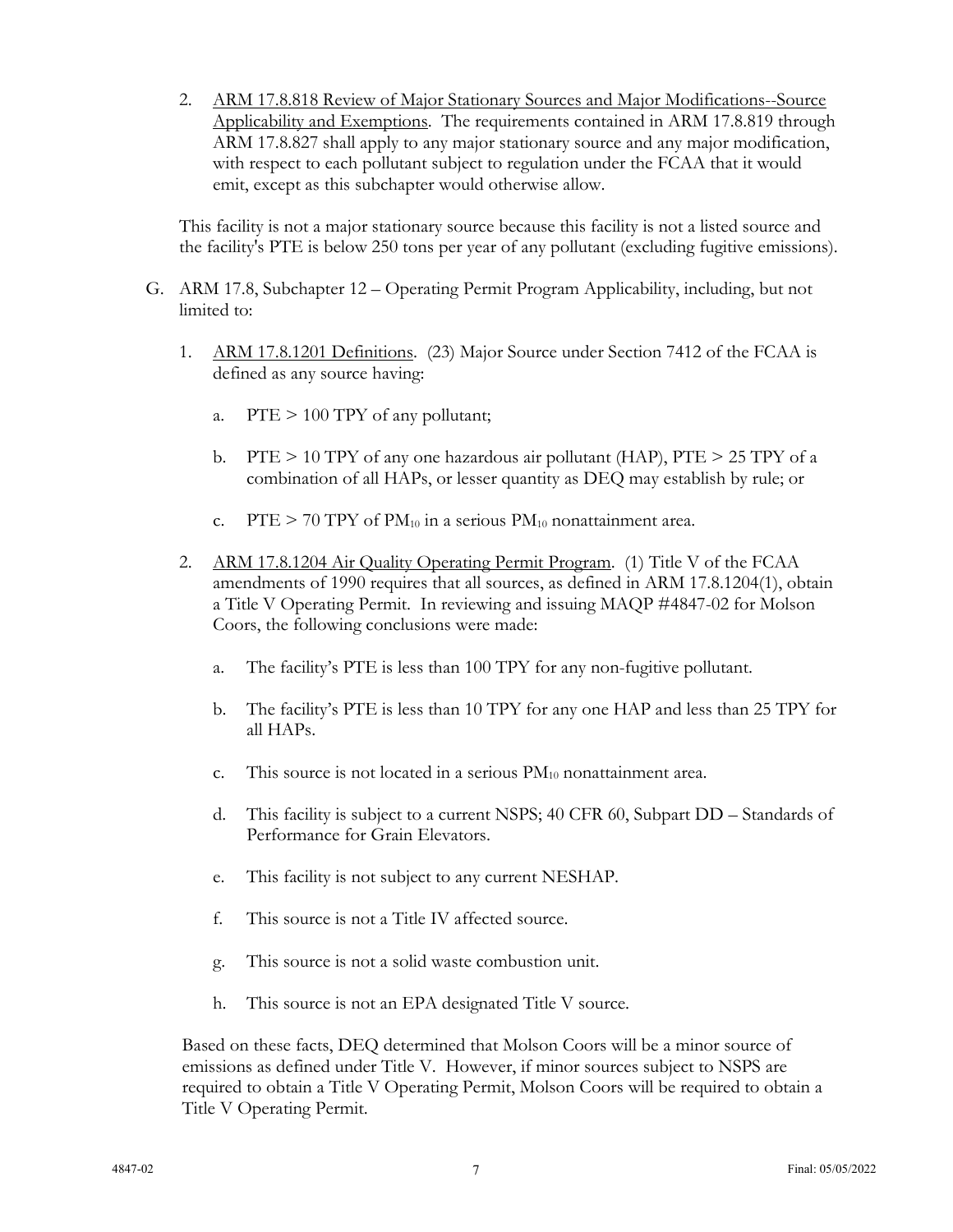#### III. BACT Determination

A BACT determination is required for each new or modified source. Molson Coors shall install on the new or modified source the maximum air pollution control capability, which is technically practicable and economically feasible, except that BACT shall be utilized.

The current permit action, in accordance with ARM 17.8.745, is considered an administrative action; therefore, a BACT determination is not required. Previously accepted and more stringent BACT limits associated with Baghouse #02 from MAQP #4847-00 were reinstated as part of clarifying which processes are controlled by which baghouse.

## IV. Emission Inventory

| Maximum Process Rate:       | 20000     |            | bushels/hr (Maximum Process Rate) |
|-----------------------------|-----------|------------|-----------------------------------|
|                             | 48        | lb/bushel  | (Applicant Info)                  |
|                             | 480       | tons/hr    |                                   |
| Maximum Hours of Operation: | 8760      | hrs/yr     | (Continuous operation)            |
| Maximum Process Rate:       | 4,204,800 | <b>TPY</b> |                                   |

|                              | TPY (controlled emissions) |           |            |          |       |            |                 |                 |
|------------------------------|----------------------------|-----------|------------|----------|-------|------------|-----------------|-----------------|
| <b>Emission Source</b>       | <b>PM</b>                  | $PM_{10}$ | $PM_{2.5}$ | $NO_{x}$ | CO    | <b>VOC</b> | SO <sub>2</sub> | CO <sub>2</sub> |
| Truck and Railcar Receiving  | 0.98                       | 0.73      | 0.21       | --       | $-$   |            |                 |                 |
| Headhouse and Grain Handling | 0.48                       | 0.42      | 0.12       | --       | --    |            |                 |                 |
| Grain Cleaning               | 1.58                       | 0.41      | 0.07       |          |       |            |                 |                 |
| Storage Bins                 | 52.56                      | 13.25     | 2.31       | --       | $- -$ |            |                 |                 |
| Shipping: Truck Loadout      | 0.48                       | 0.36      | 0.10       |          |       |            |                 |                 |
| Fines Bin                    | 0.005                      | 0.003     | 0.001      |          |       |            |                 |                 |
| Fines Loadout                | 0.020                      | 0.015     | 0.004      |          |       |            |                 |                 |
| Haul Roads                   | 86.04                      | 23.23     | 2.32       |          |       |            |                 |                 |
| <b>Total Emissions</b>       | 142.14                     | 38.40     | 5.15       | 0.00     | 0.00  | 0.00       | 0.00            | $\bf{0}$        |

#### NOTES:

| PM                | particulate matter                               | CO <sub>.</sub> | carbon monoxide           |
|-------------------|--------------------------------------------------|-----------------|---------------------------|
|                   | PM with an aerodynamic diameter of 10 microns or |                 | volatile organic          |
| $PM_{10}$         | less                                             | <b>VOC</b>      | compounds                 |
|                   | PM with an aerodynamic diameter of 2.5 microns   |                 |                           |
| PM <sub>2.5</sub> | or less                                          | SO <sub>2</sub> | sulfur dioxide            |
| $NO_{x}$          | Oxides of nitrogen                               | CO <sub>2</sub> | carbon dioxide equivalent |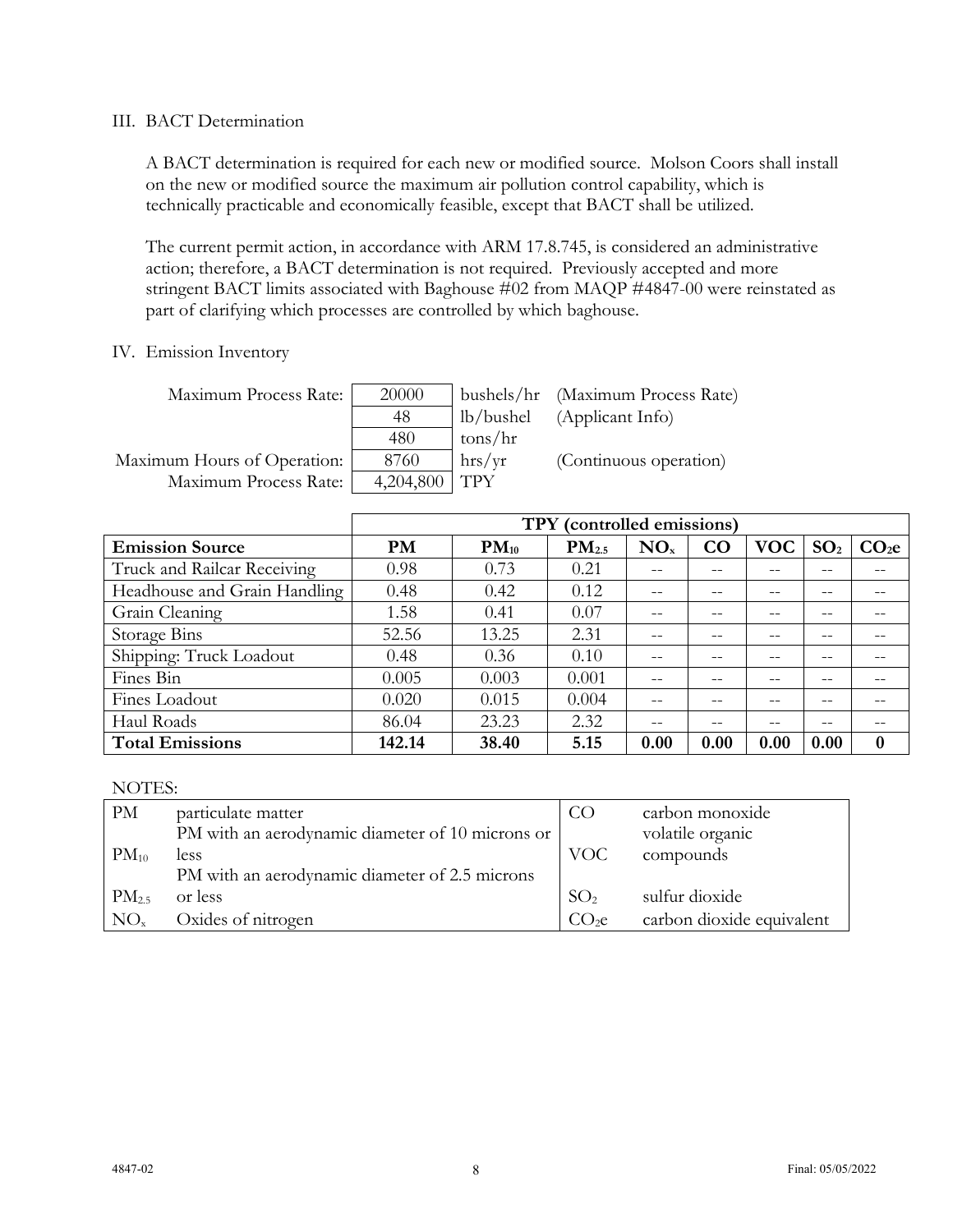|                          |                               | TPY (controlled emissions) |           |            |
|--------------------------|-------------------------------|----------------------------|-----------|------------|
|                          | <b>Emission Source</b>        | <b>PM</b>                  | $PM_{10}$ | $PM_{2.5}$ |
| Baghouse<br>$(BH) \# 01$ | Truck and Railcar Receiving   | 0.98                       | 0.73      | 0.21       |
|                          | Headhouse and Grain Handling  | 0.48                       | 0.42      | 0.12       |
|                          | Shipping: Truck Loadout       | 0.48                       | 0.36      | 0.10       |
| and                      | Fines Bin                     | 0.005                      | 0.003     | 0.001      |
| BH#02                    | Fines Loadout                 | 0.020                      | 0.015     | 0.004      |
|                          | <b>BH#01</b>                  | 1.96                       | 1.52      | 0.44       |
|                          | <b>BH</b> #2 (Grain Cleaning) | 1.58                       | 0.41      | 0.07       |

#### **Incoming Grain Receiving – SCC 3-02-008-02**

Max Process Rate =  $4,204,800$  ton/yr (Applicant Info) Hours of operation  $= 8760$  hr/yr

#### **PM Emissions:**

Emission Factor = 0.18 lb/ton (AP-42 Table 9.9.1-1, Grain Receiving Straight Truck, 3/03) PM  $> 10 \mu$ m Control Efficiency = 99.9% (Applicant Info) Calculation:  $(4,204,800 \text{ ton/yr})*(0.18 \text{ lb/ton})*(\text{ton/2000 lb}) = 378.43 \text{ ton/yr}$  (uncontrolled) Calculation: ((378.43 ton/yr - 124.04 ton/yr))\*(1 - 99.9%) + (0.73 ton/yr) = 0.98 ton/yr (controlled)

## **PM10 Emissions:**

Emission Factor =  $0.059$  lb/ton (AP-42 Table 9.9.1-1, Grain Receiving Straight Truck,  $3/03$ ) PM  $\leq$  10 and  $>$  2.5 µm Control Efficiency = 99.5% (AP-42, Appendix B.2, Table B.2-3, Fabric filter low temp)

Calculation:  $(4,204,800 \text{ ton/yr})*(0.059 \text{ lb/ton})*(\text{ton}/2000 \text{ lb}) = 124.04 \text{ ton/yr}$  (uncontrolled) Calculation:  $((124.04 \text{ ton/yr} - 21.02 \text{ ton/yr})*(1 - 99.5\%)) + (0.21 \text{ ton/yr}) = 0.73 \text{ ton/yr}$  (controlled)

## **PM2.5 Emissions:**

Emission Factor =  $0.01$  lb/ton (AP-42 Table 9.9.1-1, Grain Receiving Straight Truck,  $3/03$ ) PM  $\leq$  2.5 µm Control Efficiency = 99% (AP-42, Appendix B.2, Table B.2-3, Fabric filter low temp) Calculation:  $(4,204,800 \text{ ton/yr})*(0.01 \text{ lb/ton})*(\text{ton}/2000 \text{ lb}) = 21.02 \text{ ton/yr}$  (uncontrolled) Calculation:  $(21.02 \text{ ton/yr})*(1 - 99\%) = 0.21 \text{ ton/yr}$  (controlled)

## **Headhouse & Grain Handling – SCC 3-02-005-30**

Max Process Rate =  $4,204,800$  ton/yr (Applicant Info) Hours of operation  $= 8760$  hr/yr

#### **PM Emissions:**

Emission Factor =  $0.061$  lb/ton (AP-42 Table 9.9.1-1, Headhouse & grain handling,  $3/03$ ) PM  $> 10 \mu$ m Control Efficiency = 99.9% (Applicant Info) Calculation:  $(4,204,800 \text{ ton/yr})*(0.061 \text{ lb/ton})*(\text{ton}/2000 \text{ lb}) = 128.25 \text{ ton/yr}$  (uncontrolled) Calculation:  $((128.25 \text{ ton/yr} - 71.48 \text{ ton/yr}))*(1 - 99.9\%) + (0.42 \text{ ton/yr}) = 0.48 \text{ ton/yr}$  (controlled)

#### **PM10 Emissions:**

Emission Factor =  $0.034$  lb/ton (AP-42 Table 9.9.1-1, Headhouse & grain handling,  $3/03$ ) PM  $\leq$  10 and  $>$  2.5 µm Control Efficiency = 99.5% (AP-42, Appendix B.2, Table B.2-3, Fabric filter low temp) Calculation:  $(4,204,800 \text{ ton/yr})*(0.034 \text{ lb/ton})*(\text{ton}/2000 \text{ lb}) = 71.48 \text{ ton/yr}$  (uncontrolled)

Calculation:  $((71.48 \text{ ton/yr} - 12.19 \text{ ton/yr})*(1 - 99.5\%)) + (0.12 \text{ ton/yr}) = 0.42 \text{ ton/yr}$  (controlled)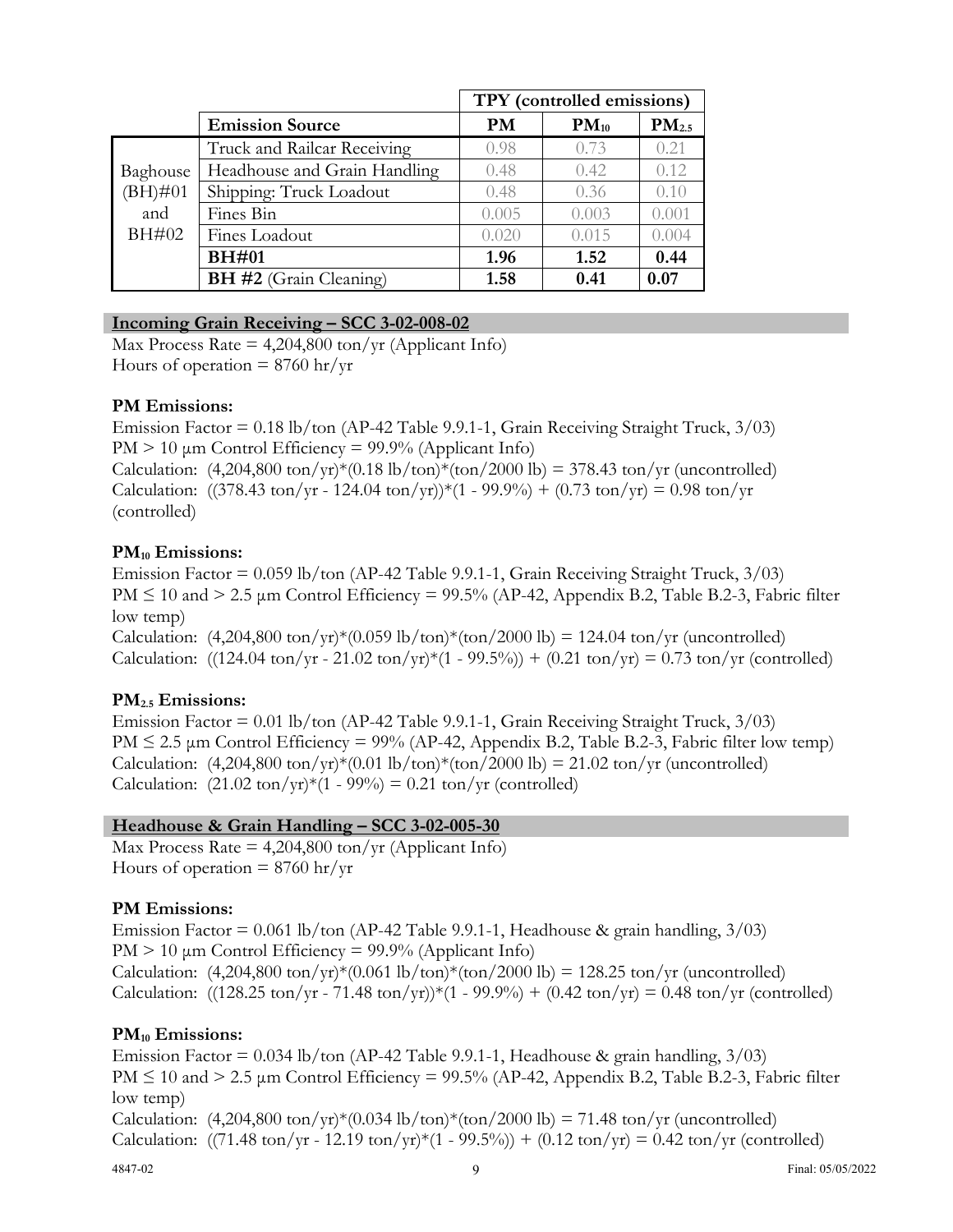## **PM2.5 Emissions:**

Emission Factor =  $0.0058$  lb/ton (AP-42 Table 9.9.1-1, Headhouse & grain handling,  $3/03$ ) PM  $\leq$  2.5 µm Control Efficiency = 99% (AP-42, Appendix B.2, Table B.2-3, Fabric filter low temp) Calculation:  $(4,204,800 \text{ ton/yr})*(0.0058 \text{ lb/ton})*(\text{ton}/2000 \text{ lb}) = 12.19 \text{ ton/yr}$  (uncontrolled) Calculation:  $(12.19 \text{ ton/yr})*(1 - 99\%) = 0.12 \text{ ton/yr}$  (controlled)

## **Storage bin (vent) – SCC 3-02-005-40**

Max Process Rate =  $4,204,800$  ton/yr (Applicant Info) Hours of operation  $= 8760$  hr/yr

## **PM Emissions:**

Emission Factor =  $0.025$  lb/ton (AP-42 Table 9.9.1-1, Storage bin (vent),  $3/03$ ) Calculation:  $(4,204,800 \text{ ton/yr})*(0.025 \text{ lb/ton})*(\text{ton}/2000 \text{ lb}) = 52.56 \text{ ton/yr}$  (uncontrolled)

## **PM10 Emissions:**

Emission Factor =  $0.0063$  lb/ton (AP-42 Table 9.9.1-1, Storage bin (vent),  $3/03$ ) Calculation:  $(4,204,800 \text{ ton/yr})*(0.0063 \text{ lb/ton})*(\text{ton}/2000 \text{ lb}) = 13.25 \text{ ton/yr}$  (uncontrolled)

## **PM2.5 Emissions:**

Emission Factor =  $0.0011$  lb/ton (AP-42 Table 9.9.1-1, Storage bin (vent),  $3/03$ ) Calculation:  $(4,204,800 \text{ ton/yr})*(0.0011 \text{ lb/ton})*(\text{ton}/2000 \text{ lb}) = 2.31 \text{ ton/yr (uncontrolled)}$ 

## **Grain Cleaning – SCC 3-02-005-03**

Max Process Rate =  $4,204,800$  ton/yr (Applicant Info) Hours of operation  $= 8760$  hr/yr

PM>10 Emission Factor (uncontrolled): Total PM Emission Factor = 0.075 lb/ton (AP-42 Table 9.9.1-1, grain cleaning (cyclone controlled),  $3/(03)$ PM $>10$  Emission Factor = PMTotal - PM $10 = 0.075 - 0.019 = 0.056$  lb/ton (cyclone controlled)  $PM > 10 \mu m$  Cyclone Control Efficiency =  $90\%$  (EPA Fact Sheet EPA-452/F-03-005) PM  $> 10 \mu$ m uncontrolled = (0.056) / (1 - 90/100) = 0.56 lb/ton PM Total uncontrolled =  $(PM > 10 \mu m) + (PM \le 10 \mu m) = 0.60 \text{ lb/ton}$ 

PM10-2.5 Emission Factor:

Emission Factor =  $0.019$  lb/ton (AP-42 Table 9.9.1-1, grain cleaning (cyclone controlled),  $3/03$ ) PM  $\leq$  10 and  $>$  2.5 µm Emission Factor = PM10 - PM2.5 = 0.019 - 0.0032 = 0.0158 lb/ton (cyclone controlled) PM  $\leq$  10 and  $>$  2.5 µm Control Efficiency = 50% (AP-42, Appendix B.2, Table B.2-3, single cyclone) PM  $\leq$  10 and  $>$  2.5 µm uncontrolled = (0.0158) / (1 - 50/100) = 0.032 lb/ton  $PM \le 10$  uncontrolled = (PM  $\le 10$  and  $> 2.5 \mu m$ ) + (PM  $\le 2.5 \mu m$ ) = 0.035 lb/ton

PM≤2.5 Emission Factor: Emission Factor =  $0.0032$  lb/ton (AP-42 Table 9.9.1-1, grain cleaning (cyclone controlled),  $3/03$ )  $PM \le 2.5 \text{ µm}$  Control Efficiency = 10% (AP-42, Appendix B.2, Table B.2-3, single cyclone) PM  $\leq$  2.5 uncontrolled = (0.0032) / (1 - 10/100) = 0.004 lb/ton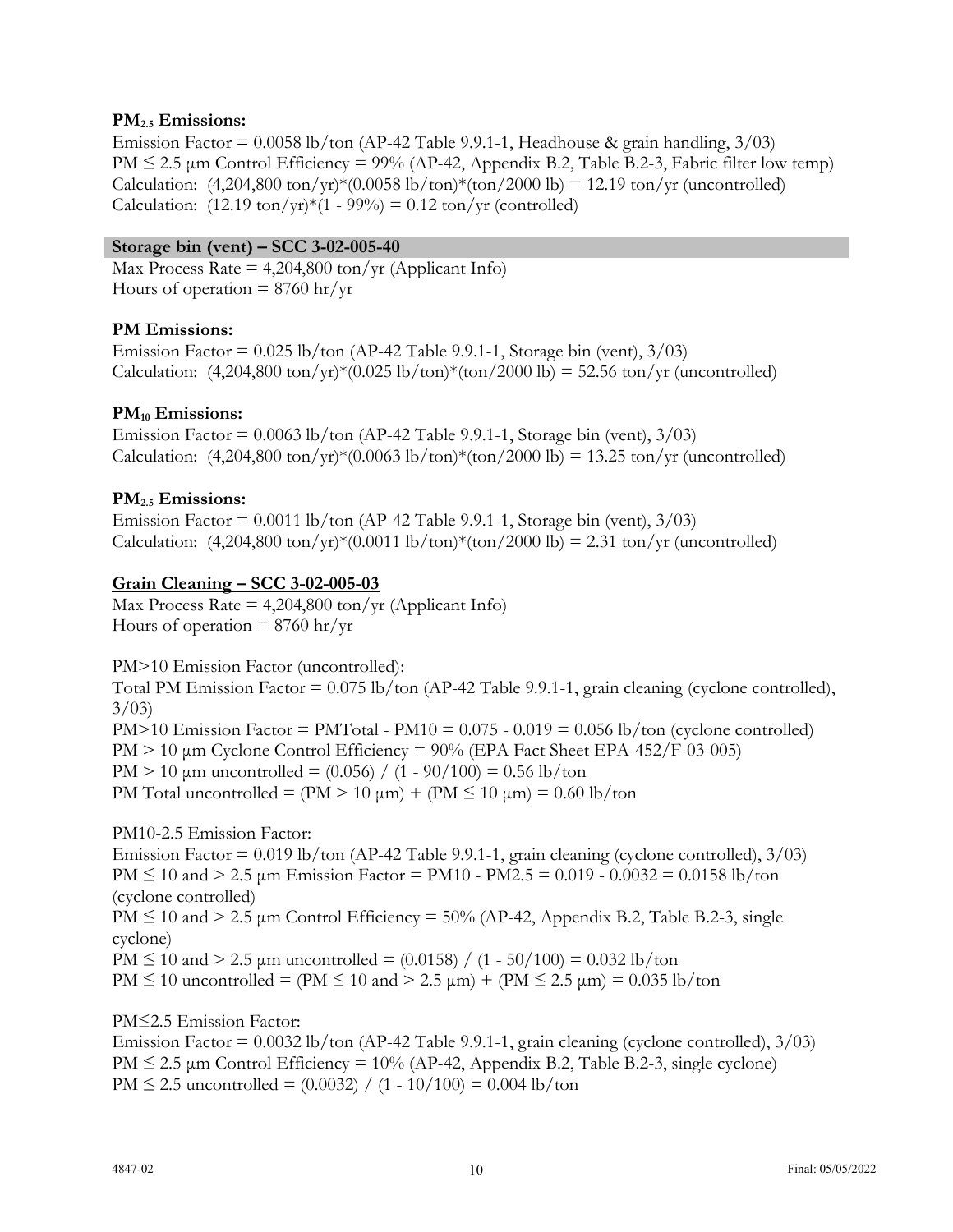## **PM Emissions:**

Emission Factor =  $0.60$  lb/ton (Uncontrolled, calculated above) PM  $> 10 \mu$ m Control Efficiency = 99.9% (Applicant Info) Calculation:  $(4,204,800 \text{ ton/yr})*(0.60 \text{ lb/ton})*(\text{ton}/2000 \text{ lb}) = 1,251.26 \text{ ton/yr}$  (uncontrolled) Calculation: ((1,251.26 ton/yr - 73.91 ton/yr))\*(1 - 99.9%) + (0.41 ton/yr) = 1.58 ton/yr (controlled)

# **PM10 Emissions:**

Emission Factor  $= 0.035$  lb/ton (Uncontrolled, calculated above) PM  $\leq$  10 and  $>$  2.5 µm Control Efficiency = 99.5% (AP-42, Appendix B.2, Table B.2-3, Fabric filter low temp) Calculation:  $(4,204,800 \text{ ton/yr})*(0.035 \text{ lb/ton})*(\text{ton}/2000 \text{ lb}) = 73.91 \text{ ton/yr}$  (uncontrolled) Calculation: ((73.91 ton/yr - 7.48 ton/yr)\*(1 - 99.5%)) + (0.07 ton/yr) = 0.41 ton/yr (controlled)

#### **PM2.5 Emissions:**

Emission Factor  $= 0.004$  lb/ton (Uncontrolled, calculated above) PM  $\leq$  2.5 µm Control Efficiency = 99% (AP-42, Appendix B.2, Table B.2-3, Fabric filter low temp) Calculation:  $(4,204,800 \text{ ton/yr})*(0.004 \text{ lb/ton})*(\text{ton/2000 lb}) = 7.48 \text{ ton/yr}$  (uncontrolled) Calculation:  $(7.48 \text{ ton/yr})*(1 - 99\%) = 0.07 \text{ ton/yr}$  (controlled)

## **Loadout – SCC 3-02-005-60**

Max Process Rate =  $4,204,800$  ton/yr (Applicant Info) Hours of operation  $= 8760$  hr/yr

## **PM Emissions:**

Emission Factor =  $0.086$  lb/ton (AP-42 Table 9.9.1-1, Grain shipping - Truck,  $3/03$ ) PM  $> 10 \mu$ m Control Efficiency = 99.9% (Applicant Info) Calculation:  $(4,204,800 \text{ ton/yr})*(0.086 \text{ lb/ton})*(\text{ton}/2000 \text{ lb}) = 180.81 \text{ ton/yr}$  (uncontrolled) Calculation: ((180.81 ton/yr - 60.97 ton/yr))\*(1 - 99.9%) + (0.36 ton/yr) = 0.48 ton/yr (controlled)

## **PM10 Emissions:**

Emission Factor =  $0.029$  lb/ton (AP-42 Table 9.9.1-1, Grain shipping - Truck,  $3/03$ ) PM  $\leq$  10 and  $>$  2.5 µm Control Efficiency = 99.5% (AP-42, Appendix B.2, Table B.2-3, Fabric filter low temp) Calculation:  $(4,204,800 \text{ ton/yr})*(0.029 \text{ lb/ton})*(\text{ton}/2000 \text{ lb}) = 60.97 \text{ ton/yr}$  (uncontrolled) Calculation: ((60.97 ton/yr - 10.30 ton/yr)\*(1 - 99.5%)) + (0.10 ton/yr) = 0.36 ton/yr (controlled)

#### **PM2.5 Emissions:**

Emission Factor =  $0.0049$  lb/ton (AP-42 Table 9.9.1-1, Grain shipping - Truck,  $3/03$ ) PM  $\leq$  2.5 µm Control Efficiency = 99% (AP-42, Appendix B.2, Table B.2-3, Fabric filter low temp) Calculation:  $(4,204,800 \text{ ton/yr})*(0.0049 \text{ lb/ton})*(\text{ton}/2000 \text{ lb}) = 10.30 \text{ ton/yr}$  (uncontrolled) Calculation:  $(10.30 \text{ ton/yr})*(1 - 99\%) = 0.10 \text{ ton/yr}$  (controlled)

#### **Fines bin (vent) – SCC 3-02-005-40**

Max Process Rate =  $177,135$  ton/yr (Applicant Info) Hours of operation  $= 8760$  hr/yr

## **PM Emissions:**

Emission Factor =  $0.025$  lb/ton (AP-42 Table 9.9.1-1, Storage bin (vent),  $3/03$ )  $PM > 10 \mu m$  Control Efficiency = 99.9% (Applicant Info)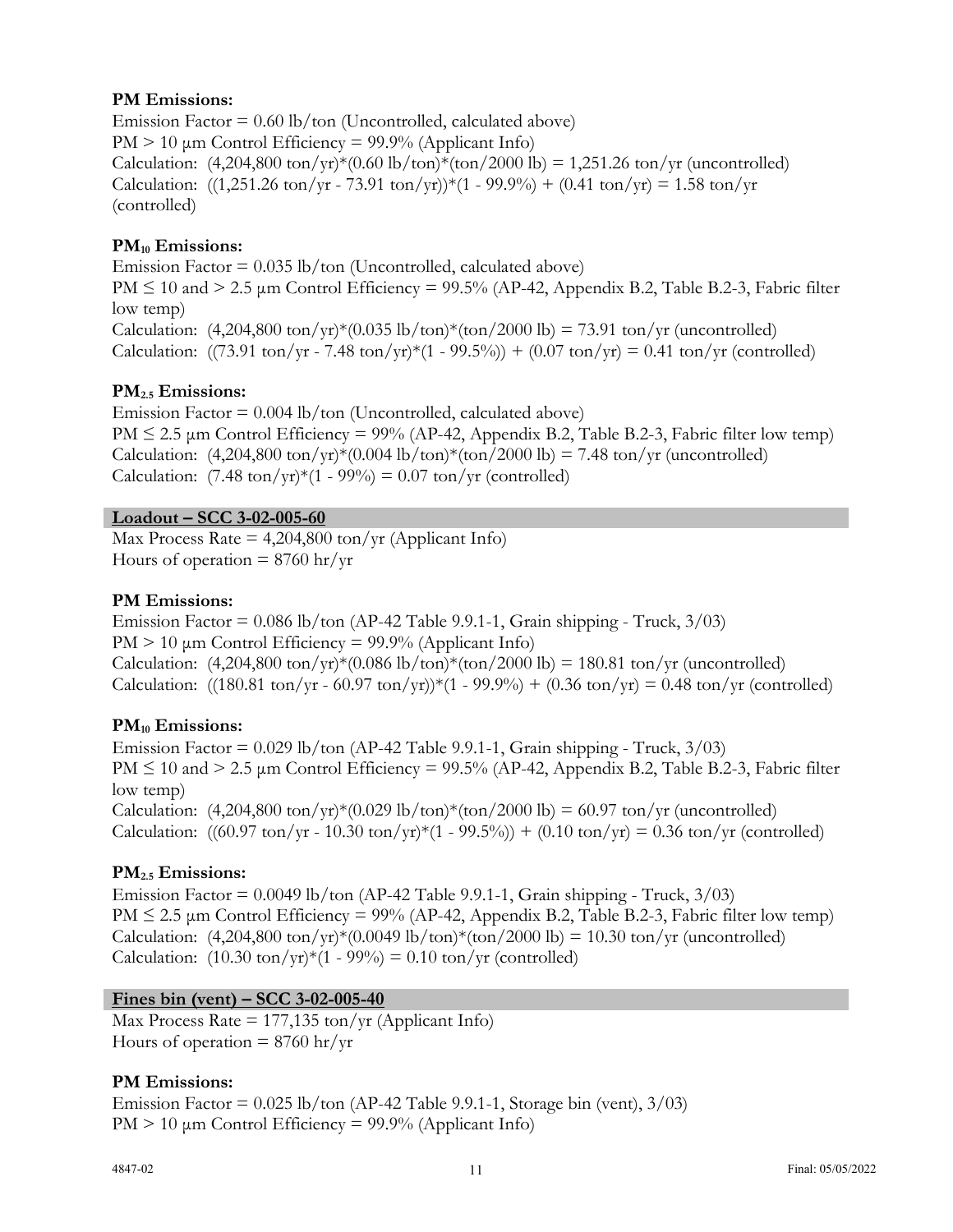Calculation:  $(177,135 \text{ ton/yr})*(0.025 \text{ lb/ton})*(\text{ton}/2000 \text{ lb}) = 2.21 \text{ ton/yr}$  (uncontrolled) Calculation:  $((2.21 \text{ ton/yr} - 0.56 \text{ ton/yr}))*(1 - 99.9\%) + (0.003 \text{ ton/yr}) = 0.005 \text{ ton/yr}$  (controlled)

# **PM10 Emissions:**

Emission Factor =  $0.0063$  lb/ton (AP-42 Table 9.9.1-1, Storage bin (vent),  $3/03$ ) PM  $\leq$  10 and  $>$  2.5 µm Control Efficiency = 99.5% (AP-42, Appendix B.2, Table B.2-3, Fabric filter low temp) Calculation:  $(177,135 \text{ ton/yr})*(0.0063 \text{ lb/ton})*(\text{ton}/2000 \text{ lb}) = 0.56 \text{ ton/yr}$  (uncontrolled) Calculation:  $((0.56 \text{ ton/yr} - 0.10 \text{ ton/yr})*(1 - 99.5\%)) + (0.001 \text{ ton/yr}) = 0.003 \text{ ton/yr}$  (controlled)

## **PM2.5 Emissions:**

Emission Factor =  $0.0011$  lb/ton (AP-42 Table 9.9.1-1, Storage bin (vent),  $3/03$ ) PM  $\leq$  2.5 µm Control Efficiency = 99% (AP-42, Appendix B.2, Table B.2-3, Fabric filter low temp) Calculation:  $(177,135 \text{ ton/yr})*(0.0011 \text{ lb/ton})*(\text{ton/2000 lb}) = 0.10 \text{ ton/yr}$  (uncontrolled) Calculation:  $(0.10 \text{ ton/yr})*(1 - 99\%) = 0.001 \text{ ton/yr}$  (controlled)

## **Loadout – SCC 3-02-005-60**

Max Process Rate =  $177,135$  ton/yr (Applicant Info) Hours of operation  $= 8760$  hr/yr

## **PM Emissions:**

Emission Factor =  $0.086$  lb/ton (AP-42 Table 9.9.1-1, Grain shipping - Truck,  $3/03$ ) PM  $> 10 \mu$ m Control Efficiency = 99.9% (Applicant Info) Calculation:  $(177,135 \text{ ton/yr})*(0.086 \text{ lb/ton})*(\text{ton}/2000 \text{ lb}) = 7.62 \text{ ton/yr}$  (uncontrolled) Calculation:  $((7.62 \text{ ton/yr} - 2.57 \text{ ton/yr}))*(1 - 99.9\%) + (0.02 \text{ ton/yr}) = 0.02 \text{ ton/yr}$  (controlled)

## **PM10 Emissions:**

Emission Factor =  $0.029$  lb/ton (AP-42 Table 9.9.1-1, Grain shipping - Truck,  $3/03$ ) PM  $\leq$  10 and  $>$  2.5 µm Control Efficiency = 99.5% (AP-42, Appendix B.2, Table B.2-3, Fabric filter low temp) Calculation:  $(177,135 \text{ ton/yr})*(0.029 \text{ lb/ton})*(\text{ton}/2000 \text{ lb}) = 2.57 \text{ ton/yr}$  (uncontrolled) Calculation:  $((2.57 \text{ ton/yr} - 0.43 \text{ ton/yr})*(1 - 99.5\%)) + (0.004 \text{ ton/yr}) = 0.02 \text{ ton/yr}$  (controlled)

# **PM2.5 Emissions:**

Emission Factor =  $0.0049$  lb/ton (AP-42 Table 9.9.1-1, Grain shipping - Truck,  $3/03$ ) PM  $\leq$  2.5 µm Control Efficiency = 99% (AP-42, Appendix B.2, Table B.2-3, Fabric filter low temp) Calculation:  $(177,135 \text{ ton/yr})*(0.0049 \text{ lb/ton})*(\text{ton}/2000 \text{ lb}) = 0.43 \text{ ton/yr}$  (uncontrolled) Calculation:  $(0.43 \text{ ton/yr})*(1 - 99\%) = 0.004 \text{ ton/yr}$  (controlled)

#### **Haul Roads**

Vehicle Miles Traveled (VMT) per Day = 790 VMT /day (Applicant info) VMT per hour = (790 VMT /day) / (day/24 hrs) = 32.92 VMT / hr Hours of Operation  $= 8,760$  hrs/yr Precip days  $= 120 \text{ days/yr (from AP-42, Figure 13.2.2-1)}$ 

## **PM Emissions:**

Predictive equation for emission factor for unpaved roads at industrial sites provided per AP 42, Ch. 13.2.2, 11/06. Emission Factor =  $k * (s / 12)^a a * (W / 3)^b = 9.88$  lb/VMT Where:  $k = \text{constant} = 4.9 \text{ lbs} / \text{VMT}$  (Value for PM30/TSP, AP 42, Table 13.2.2-2, 11/06)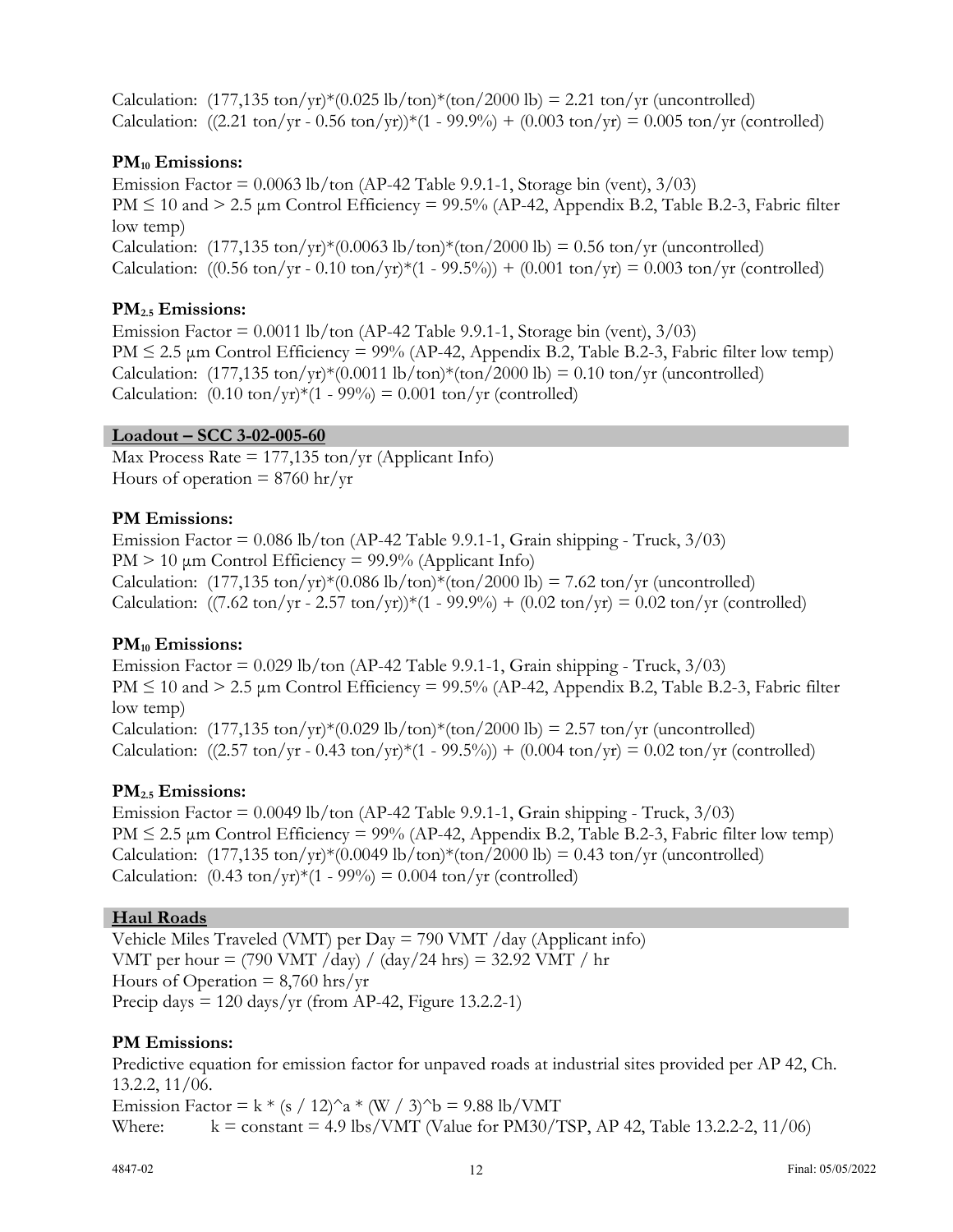$s =$  surface silt content = 6.4 % (Municipal Solid Waste Landfill, Table 13.2.2-3,

11/06)

 $W =$  mean vehicle weight  $= 37.88$  tons (Applicant info)  $a = constant = 0.7$  (Value for PM30/TSP, AP 42, Table 13.2.2-2, 11/06)  $b = constant = 0.45$  (Value for PM30/TSP, AP 42, Table 13.2.2-2, 11/06) Control Efficiency =  $67.12\%$  ((365 - 120)/365 natural mitigation) Control Efficiency = 91% (Combined speed limit and dust supression, WRAP Rugitive Dust Control Handbook) Calculation:  $(8760 \text{ hrs/yr}) * (32.92 \text{ VMT} / \text{hr}) * (9.88 \text{ lb/VMT}) * (\text{ton/2000 lb}) = 1,424.18 \text{ TPY}$ (Uncontrolled Emissions) Calculation:  $(8760 \text{ hrs/yr}) * (32.92 \text{ VMT} / \text{hr}) * (9.88 \text{ lb/VMT}) * (\text{ton} / 2000 \text{ lb}) * (67.12 / 100) =$ 955.96 TPY (Apply natural mitigation correction) Calculation:  $(955.96 \text{ TPY}) * (1 - 91/100) = 86.04 \text{ TPY}$  (Controlled Emissions) **PM10 Emissions:** Predictive equation for emission factor for unpaved roads at industrial sites provided per AP 42, Ch.

13.2.2, 11/06.

Emission Factor =  $k * (s / 12)^a a * (W / 3)^b = 2.67 lb / VMT$ 

Where:  $k = \text{constant} = 1.5 \text{ lbs} / \text{VMT}$  (Value for PM10, AP 42, Table 13.2.2-2, 11/06)  $s =$  surface silt content = 6.4 % (Municipal Solid Waste Landfill, Table 13.2.2-3,

11/06)

 $W =$  mean vehicle weight = 37.88 tons (Applicant info)

 $a = constant = 0.9$  (Value for PM10, AP 42, Table 13.2.2-2, 11/06)

 $b = constant = 0.45$  (Value for PM10, AP 42, Table 13.2.2-2, 11/06)

Control Efficiency =  $67.12\%$  ((365 - 120)/365 natural mitigation)

Control Efficiency  $= 91\%$  (Combined speed limit and dust suppression, WRAP Fugitive Dust Control Handbook)

Calculation:  $(8760 \text{ hrs/yr}) * (32.92 \text{ VMT} / \text{hr}) * (2.67 \text{ lb/VMT}) * (\text{ton/2000 lb}) = 384.47 \text{ TPY}$ (Uncontrolled Emissions)

Calculation:  $(8760 \text{ hrs/yr}) * (32.92 \text{ VMT} / \text{hr}) * (2.67 \text{ lb/VMT}) * (\text{ton/2000 lb}) * (67.12/100) =$ 258.07 TPY (Apply natural mitigation correction)

Calculation:  $(258.07 \text{ TPY}) * (1 - 91/100) = 23.23 \text{ TPY}$  (Controlled Emissions)

# **PM2.5 Emissions:**

Predictive equation for emission factor for unpaved roads at industrial sites provided per AP 42, Ch. 13.2.2, 11/06.

Emission Factor =  $k * (s / 12)^a a * (W / 3)^b = 0.27 lb/VMT$ Where:  $k = constant = 0.15$  lbs/VMT (Value for PM2.5, AP 42, Table 13.2.2-2, 11/06)  $s =$  surface silt content = 6.4 % (Municipal Solid Waste Landfill, Table 13.2.2-3, 11/06)  $W =$  mean vehicle weight = 37.88 tons (Applicant info)  $a = constant = 0.9$  (Value for PM2.5, AP 42, Table 13.2.2-2, 11/06)  $b = constant = 0.45$  (Value for PM2.5, AP 42, Table 13.2.2-2, 11/06) Control Efficiency =  $67.12\%$  ((365 - 120)/365 natural mitigation) Control Efficiency = 91% (Combined speed limit and dust suppression, WRAP Fugitive Dust Control Handbook)

Calculation:  $(8760 \text{ hrs/yr}) * (32.92 \text{ WMT} / \text{hr}) * (0.27 \text{ lb/WTT}) * (\text{ton/2000 lb}) = 38.45 \text{ TPY}$ (Uncontrolled Emissions)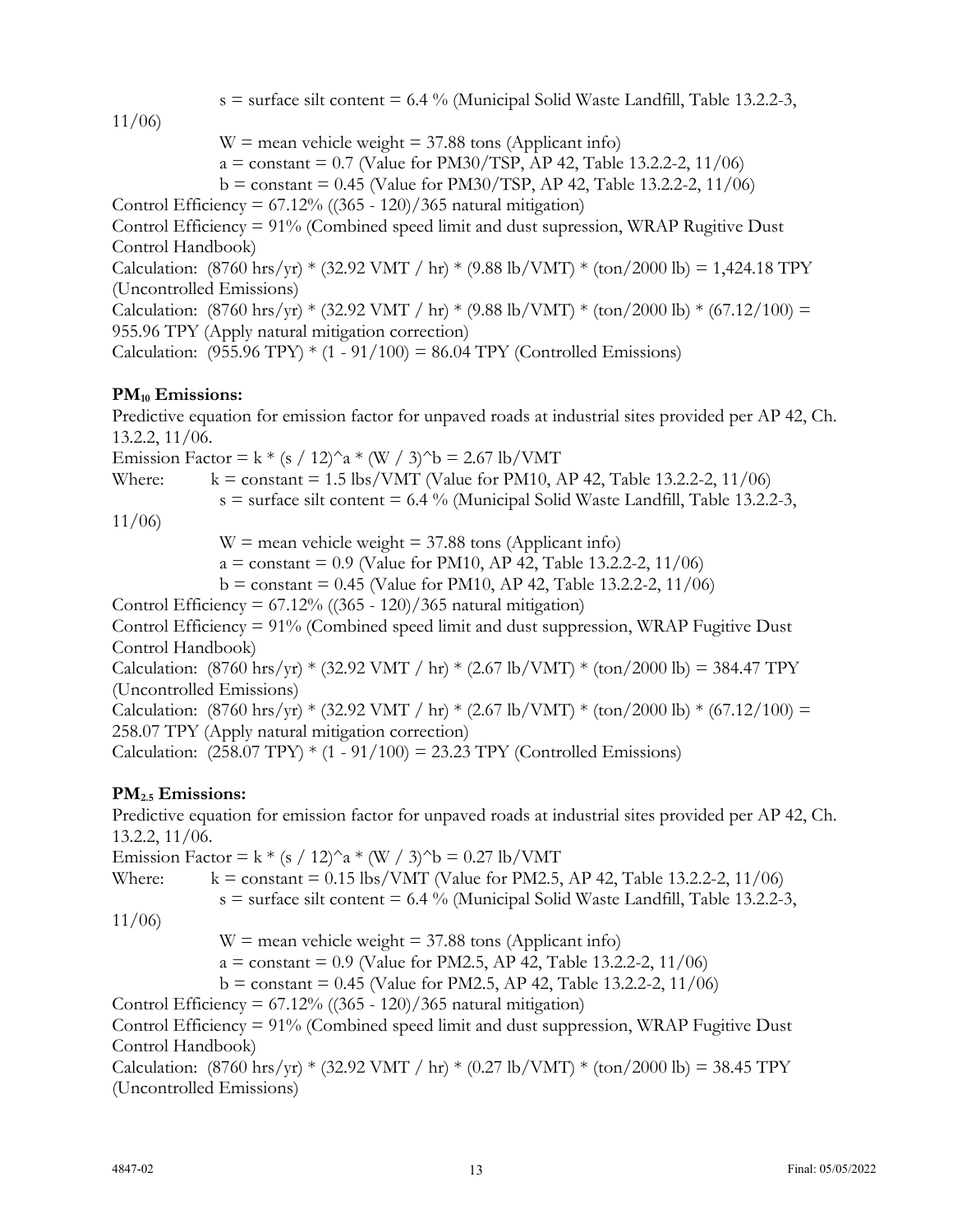Calculation:  $(8760 \text{ hrs/yr}) * (32.92 \text{ VMT} / \text{hr}) * (0.27 \text{ lb/VMT}) * (\text{ton/2000 lb}) * (67.12/100) =$ 25.81 TPY (Apply natural mitigation correction) Calculation:  $(25.81 \text{ TPY}) * (1 - 91/100) = 2.32 \text{ TPY}$  (Controlled Emissions)

V. Existing Air Quality

This facility would be located in an area that is currently designated as attainment/unclassifiable for all criteria pollutants.

VI. Ambient Air Impact Analysis

Emissions are considered minor and below de minimis thresholds, therefore, DEQ believes it will not cause or contribute to a violation of any ambient air quality standard.

VII. Taking or Damaging Implication Analysis

As required by 2-10-105, MCA, DEQ conducted the following private property taking and damaging assessment.

| <b>YES</b> | <b>NO</b>   |                                                                                                  |
|------------|-------------|--------------------------------------------------------------------------------------------------|
| X          |             | 1. Does the action pertain to land or water management or environmental regulation affecting     |
|            |             | private real property or water rights?                                                           |
|            | X           | 2. Does the action result in either a permanent or indefinite physical occupation of private     |
|            |             | property?                                                                                        |
|            | X           | 3. Does the action deny a fundamental attribute of ownership? (ex.: right to exclude others,     |
|            |             | disposal of property)                                                                            |
|            | X           | 4. Does the action deprive the owner of all economically viable uses of the property?            |
|            | X           | 5. Does the action require a property owner to dedicate a portion of property or to grant an     |
|            |             | easement? [If no, go to $(6)$ ].                                                                 |
|            |             | 5a. Is there a reasonable, specific connection between the government requirement and            |
|            |             | legitimate state interests?                                                                      |
|            |             | 5b. Is the government requirement roughly proportional to the impact of the proposed use         |
|            |             | of the property?                                                                                 |
|            | X           | 6. Does the action have a severe impact on the value of the property? (consider economic         |
|            |             | impact, investment-backed expectations, character of government action)                          |
|            | $\mathbf X$ | 7. Does the action damage the property by causing some physical disturbance with respect to      |
|            |             | the property in excess of that sustained by the public generally?                                |
|            | X           | 7a. Is the impact of government action direct, peculiar, and significant?                        |
|            | X           | 7b. Has government action resulted in the property becoming practically inaccessible,            |
|            |             | waterlogged or flooded?                                                                          |
|            | X           | 7c. Has government action lowered property values by more than 30% and necessitated the          |
|            |             | physical taking of adjacent property or property across a public way from the property in        |
|            |             | question?                                                                                        |
|            | X           | Takings or damaging implications? (Taking or damaging implications exist if YES is checked       |
|            |             | in response to question 1 and also to any one or more of the following questions: $2, 3, 4, 6$ , |
|            |             | 7a, 7b, 7c; or if NO is checked in response to questions 5a or 5b; the shaded areas)             |

Based on this analysis, DEQ determined there are no taking or damaging implications associated with this permit action.